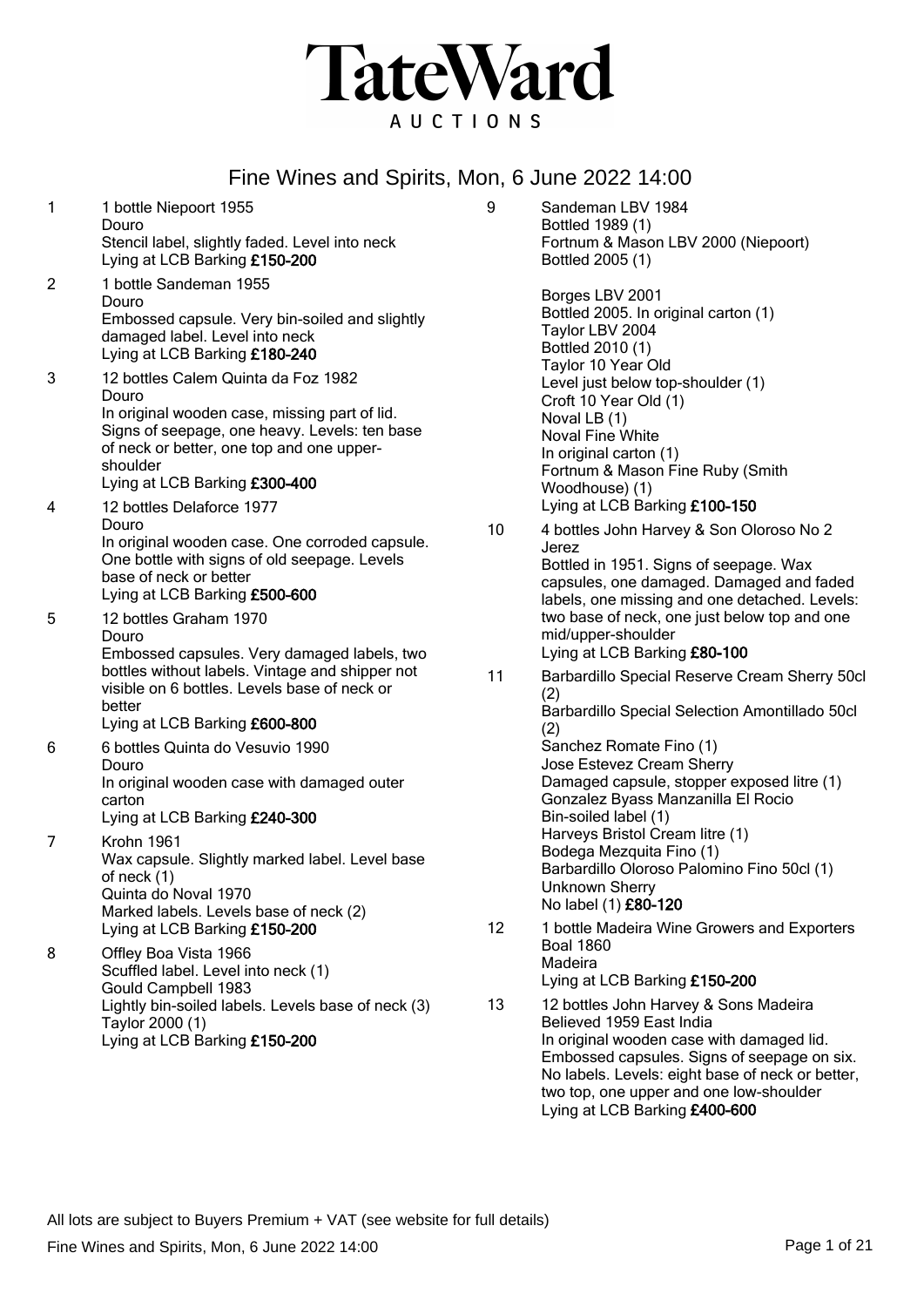

| 14 | 12 bottles John Harvey & Sons Malmsey No 2<br>Madeira                                               |
|----|-----------------------------------------------------------------------------------------------------|
|    | In original wooden case. Damaged wax                                                                |
|    | capsules, embossed. Signs of old seepage. No                                                        |
|    | labels. Levels: seven base of neck, one very top,<br>one upper, one mid/upper, one mid and one low- |
|    | shoulder                                                                                            |
|    | Lying at LCB Barking £240-300                                                                       |
| 15 | 1 bottle Massandra Collection Livadi Red Port<br>1936                                               |
|    | Crimea                                                                                              |
|    | In original carton. Level very top-shoulder                                                         |
|    | Lying at LCB Barking £300-400                                                                       |
| 16 | 1 bottle Massandra Collection Massandra Red                                                         |
|    | Port 1939                                                                                           |
|    | Crimea<br>In original carton. Level top-shoulder                                                    |
|    | Lying at LCB Barking £300-400                                                                       |
| 17 | 1 bottle Massandra Collection Massandra Red                                                         |
|    | Port 1945                                                                                           |
|    | Crimea<br>In original carton. Level top-shoulder                                                    |
|    | Lying at LCB Barking £300-400                                                                       |
| 18 | 1 bottle Massandra White Muscat 1940                                                                |
|    | Crimea                                                                                              |
|    | In original presenatation carton, slightly torn.<br>Lying at LCB Barking £240-300                   |
| 19 | 13 litre bottle Chateau de Lisennes 1999                                                            |
|    | <b>Bordeaux Superieur</b>                                                                           |
|    | In original wooden case                                                                             |
|    | Lying at LCB Barking £50-60                                                                         |
| 20 | 13 litres Chateau Grand Moulin 1982                                                                 |
|    | Haut-Medoc, cru bourgeois<br>Cracked wax capsule. Lightly bin-soiled and                            |
|    | slighlty nicked label. Level base of neck                                                           |
|    | Lying at LCB Barking £120-180                                                                       |
| 21 | 1 bottle Chateau Cheval Blanc 1953                                                                  |
|    | Saint-Emilion, 1er grand cru. English-bottled by<br>Berry Bros & Rudd                               |
|    | Lightly bin-soiled and detached label. Level just                                                   |
|    | below top-shoulder                                                                                  |
|    | Lying at LCB Barking £300-400                                                                       |
| 22 | 1 bottle Chateau Lafite-Rothschild 1982                                                             |
|    | Pauillac, 1er cru classe<br>Corroded and damaged capsule, cork partially                            |
|    | exposed. US import label. Level mid-shoulder                                                        |
|    | Lying at LCB Barking £400-500                                                                       |
| 23 | 1 bottle Petrus 1943                                                                                |
|    | Pomerol                                                                                             |
|    | Recently removed from a temperature controlled<br>cellar. Wartime glass. New capsule. Bin-soiled,   |
|    | scuffed and nicked label. Level base of neck                                                        |
|    | Lying at LCB Barking £1,500-2,000                                                                   |
|    |                                                                                                     |

| 24 | 1 bottled Chateau Mouton-Rothschild Believed<br>1929                                                   |
|----|--------------------------------------------------------------------------------------------------------|
|    | Pauillac, 1er cru classe<br>Remains of label only. Level low-shoulder<br>Lying at LCB Barking £150-200 |
| 25 | 1 magnum Chateau Haut-Brion 1960<br>Desses Leagues, 1sr any closes                                     |

Pessac-Leognan, 1er cru classe Ex Christie's Ch Haut Brion Auction 16/5/85. Slightly torn capsule. Bin-soiled labels. Level 3.5cms Lying at LCB Barking £300-400

- 26 1 magnum Chateau Margaux 1937 Margaux, 1er cru classe New capsule, partially removed to reveal cork. Believed recorked in at the Chateau in 1987 (vintage on cork not entirely clear). Bin-soiled label, label states 'reetiquete au Chateau'. Level very top-shoulder This lot is offered in bond (LCB Barking) and is subject to excise duty and VAT on the hammer price if taken duty-paid £1,000-1,500
- 27 10 bottles Chateau Phelan-Segur 1964 Saint-Estephe. Belgian-bottled Bin-soiled labels. Levels: one upper, one mid/upper, six mid and two mid/low-shoulder Lying at LCB Barking £100-150
- 28 1 bottles Chateau Mouton-Rothschild 1983 Pauillac, 1er cru classe Lightly bin-soiled and nicked label. Level very top-shoulder Lying at LCB Barking £200-300
- 29 11 bottles Chateau Lanessan 2010 Haut-Medoc, cru bourgeois Seven wine stained labels Lying at LCB Barking £100-150
- 30 11 bottles Chateau Leoville-Barton 1987 St.Julien, 2me cru classe Levels base of neck or better Lying at LCB Barking £400-500
- 31 12 bottles Chateau Batailley 1981 Pauillac, 5me cru classe Bin-soiled labels, one damaged. Levels: eleven top-shoulder or better and one just below topshoulder Lying at LCB Barking £300-400
- 32 12 bottles Chateau Beauregard 2015 Pomerol In original six-bottle wooden cases. Recently removed from temperature-controlled storage Lying at LCB Barking £300-360
- 33 12 bottles Chateau Chauvin 1999 St.Emilion grand cru classe In original wooden case Lying at LCB Barking £150-200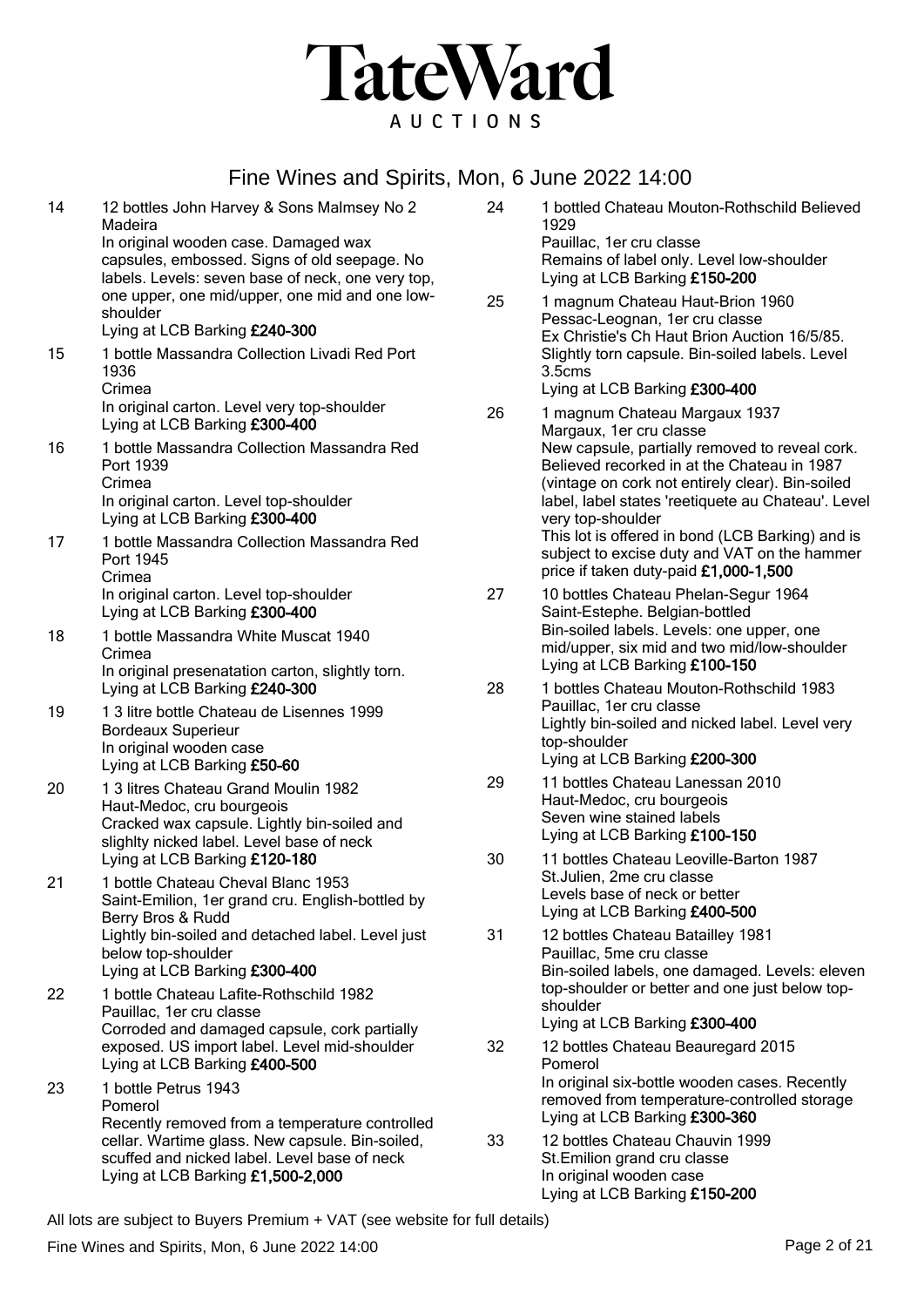

| 34 | 12 bottles Chateau Clerc-Milon 2004<br>Pauillac, 5me cru<br>In original wooden case<br>Lying at LCB Barking £600-800                                                                                                                                                                                                                 | 42 | 12 bottles Chateau Quinault L'Enclos 2006<br>St. Emilion grand cru classe.<br>In original wooden case<br>Lying at LCB Barking £160-220                                                                                                                                  |
|----|--------------------------------------------------------------------------------------------------------------------------------------------------------------------------------------------------------------------------------------------------------------------------------------------------------------------------------------|----|-------------------------------------------------------------------------------------------------------------------------------------------------------------------------------------------------------------------------------------------------------------------------|
| 35 | 12 bottles Chateau Haut Bergey 2006<br>Pessac-Leognan<br>In original carton<br>Lying at LCB Barking £160-220                                                                                                                                                                                                                         | 43 | 12 bottles Chateau Trottevielle<br>Saint-Emilion, 1er cru classe.<br>In original wooden case. Faded labels. Levels<br>top-shoulder or better                                                                                                                            |
| 36 | 12 bottles Chateau Lascombes 1964<br>Margaux, 2me cru classe<br>Corroded capsules, one damaged. Bin-soiled<br>and damaged labels, four missing. Levels: two<br>base of neck, two top, two just below top, two                                                                                                                        | 44 | Lying at LCB Barking £240-300<br>12 bottles Chateau Valrose Cuvee Alienor 2003<br>St.Estephe, cru bourgeois<br>In original carton<br>Lying at LCB Barking £150-200                                                                                                      |
|    | upper, one mid/upper, one mid and two mid/low-<br>shoulder<br>Lying at LCB Barking £240-300                                                                                                                                                                                                                                          | 45 | 12 bottles Chateu Chantalouette 2014<br>Pomerol<br>In original wooden case with no lid                                                                                                                                                                                  |
| 37 | 12 bottles Chateau Lascombes 1964<br>Margaux, 2me cru classe<br>Corroded capsules. Bin-soiled and damaged<br>labels, four missing. Levels: four base of neck,<br>one very top, one top, one upper, three                                                                                                                             | 46 | Lying at LCB Barking £200-300<br>12 bottles Le Haut-Medoc de Beychevelle 2000<br>Haut-Medoc<br>In original carton<br>Lying at LCB Barking £100-150                                                                                                                      |
| 38 | mid/upper and one mid/low-shoulder<br>Lying at LCB Barking £400-500<br>12 bottles Chateau Lascombes 1964                                                                                                                                                                                                                             | 47 | Clos Floridene Rouge 2012 (6)<br>Chateau La Dauphine (Fronsac) 2014<br>In original wooden case (6)                                                                                                                                                                      |
|    | Margaux, 2me cru classe<br>Corroded capsules. Bin-soiled and damaged<br>labels, one missing. Levels: four base of neck,                                                                                                                                                                                                              |    | Recently removed from the Wine Society<br>Lying at LCB Barking £140-180                                                                                                                                                                                                 |
| 39 | two very top, one top, four upper and one<br>mid/upper-shoulder<br>Lying at LCB Barking £300-400<br>12 bottles Chateau Lascombes 1964                                                                                                                                                                                                | 48 | 12 bottles Madame de Pitray 2016<br>Castillon-Cotes de Bordeaux<br>In original wooden case. Recently removed from<br>the Wine Society                                                                                                                                   |
|    | Margaux, 2me cru classe<br>Corroded capsules. Bin-soiled and damaged<br>labels, one missing. Levels: one base of neck,<br>one very top, one top, one just below top, four<br>upper and four mid/upper-shoulder<br>Lying at LCB Barking £240-300                                                                                      | 49 | Lying at LCB Barking £130-160<br>12 bottles Madame de Pitray 2017<br>Castillon-Cotes de Bordeaux<br>In original wooden case. Recently removed from<br>the Wine Society<br>Lying at LCB Barking £130-160                                                                 |
| 40 | 12 bottles Chateau Lascombes 1964<br>Margaux, 2me cru classe<br>Corroded capsules. Bin-soiled and torn labels,<br>two missing and one badly damaged. Levels:                                                                                                                                                                         | 50 | 12 bottles Reserve de la Comtesse 2010<br>Pauillac<br>In original six-bottle wooden cases<br>Lying at LCB Barking £420-500                                                                                                                                              |
|    | one upper, five mid/upper, five mid and one<br>mid/low-shoulder<br>Lying at Barking £200-300                                                                                                                                                                                                                                         | 51 | 12 bottles Virginie de Valandraud 2000<br>Saint-Emilion grand cru<br>In original wooden case                                                                                                                                                                            |
| 41 | 12 bottles Chateau Malescot St Exupery 1972<br>Margaux, 3me cru classe<br>In original wooden case, missing part of list.,<br>One very damaged and loose capsule, three<br>slightly damaged. Bin-soiled labels. Levels: one<br>mid/upper, one mid, six mid/low, two low and<br>two very low shoulder<br>Lying at LCB Barking £100-150 | 52 | Lying at LCB Barking £600-800<br>2 bottles Chateau Lafite-Rothschild 1945<br>Pauillac, 1er cru classe<br>One corroded capsule, signs of old seepage.<br>Bin-soiled and slightly damged labels. Levels:<br>one mid and one low-shoulder<br>Lying at LCB Barking £300-500 |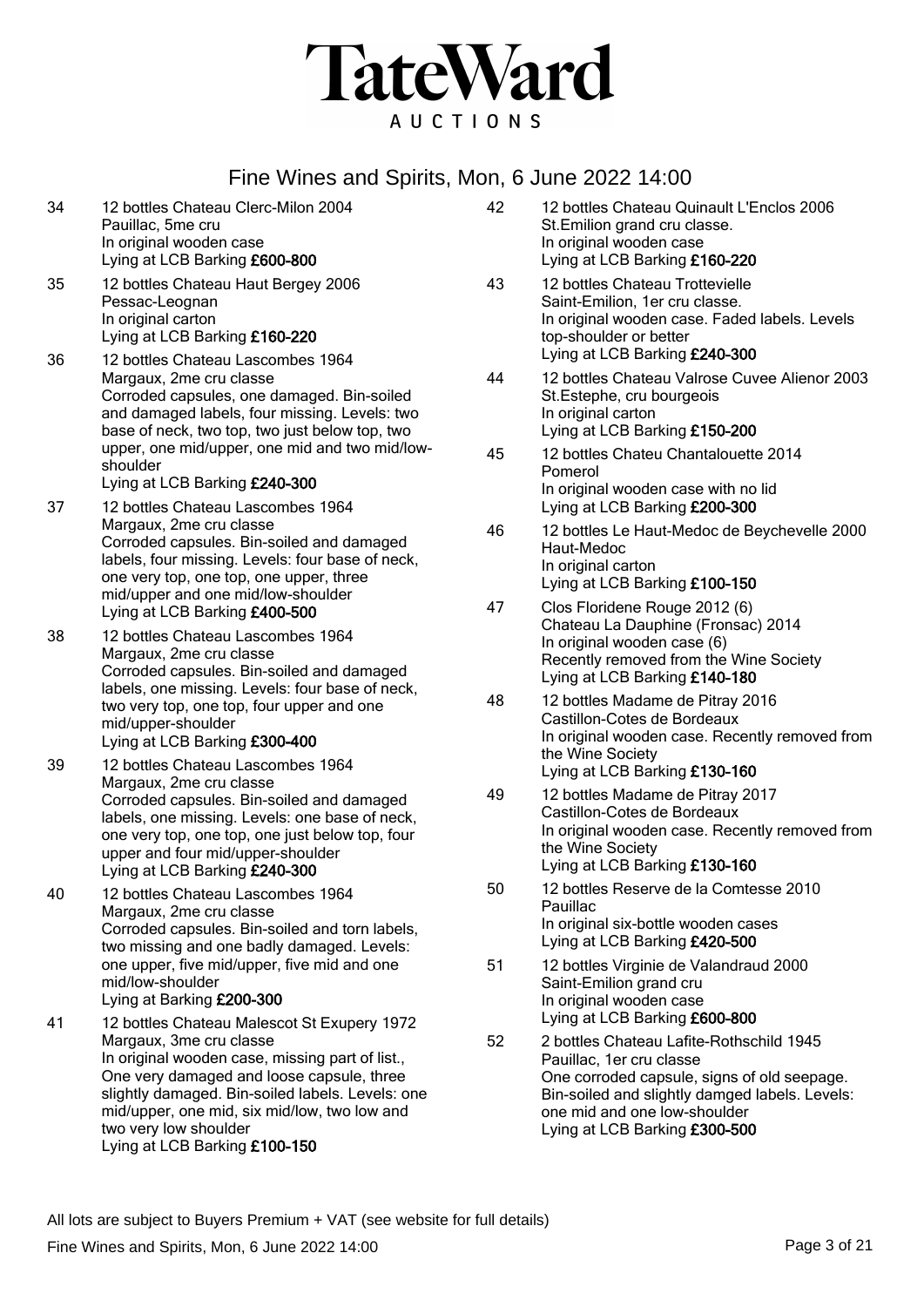

- 53 2 magnums Chateau Picque Caillou 1982 Graves Stained labels. Levels: one very top and one top-shoulder Lying at LCB Barking £160-220
- 54 24 half-bottles Chateau Batailley 1996 Pauillac, 5me cru classe In original wooden case Lying at LCB Barking £400-500
- 55 3 magnums Chateau Haut-Brion 1977 Pessac-Leognan, 1er cru classe Ex Christie's Ch Haut Brion Auction 16/5/85. One signs of old seepage. Bin-soiled labels. Levels: one 3.5cms, one 5.5cms and one 7cms Lying at LCB Barking £360-450
- 56 6 bottles Chateau Bellevue 2003 Saint-Emilion grand cru classe. In original carton Lying at LCB Barking £150-200
- 57 6 bottles Chateau Giscours 1989 Margaux, 3me cru classe In original carton £180-240
- 58 6 bottles Chateau Lamothe Bergeron 2000 Haut-Medoc, cru bourgeois Bin-soiled and damaged labels Lying at LCB Barking £90-120
- 59 6 bottles Chateau Palmer 1984 Margaux, 3me cru classe Slightly torn labels. Levels: four base of neck, one very top and one upper-shoulder Lying at LCB Barking £300-400
- 60 6 bottles Clos Dubreil 2001 Saint-Emilion grand cru In original wooden case Lying at LCB Barking £150-200
- 61 6 bottles Sarget de Gruaud Larose 2010 St.Julien Lying at LCB Barking £140-180
- 62 6 magnums Chateau Batailley 2010 Pauillac, 5me cru classe In original wooden case Lying at LCB Barking £500-600
- 63 6 magnums Chateau Cissac 2009 Haut-Medoc, cru bourgeois In original wooden case Lying at LCB Barking £180-240
- 64 6 magnums Chateau Cissac 2010 Haut-Medoc, cru bourgeois In original wooden case Lying at LCB Barking £180-240
- 65 6 magnums Chateau Angludet 2008 Margaux, cru bourgeois In original wooden case Lying at LCB Barking £220-280 66 6 magnums Chateau Leoville-Barton 2008 St.Julien, 2me cru classe In original wooden case Lying at LCB Barking £900-1,200 67 6 magnums Domaine de Chevalier 1995 Pessac-Leognan, cru classe In original wooden case Lying at LCB Barking £600-800 68 6 magnums Segla 2010 **Margaux** In original wooden case Lying at LCB Barking £360-450
- 69 9 bottles Chateau Beauregard 2012 Pomerol. In original wooden case. Recently removed from temperature-controlled storage Lying at LCB Barking £180-270
- 70 9 bottles Chateau Beausite 1959 Saint-Estephe. English-bottled Matthew & Son Corroded capsules with signs of old seepage. Bin-soiled and very damaged labels, details not fully visible. Levels: one base of neck, two very top, two just below-top, one mid/upper, one mid/low and two low-shoulder Lying at LCB Barking £80-100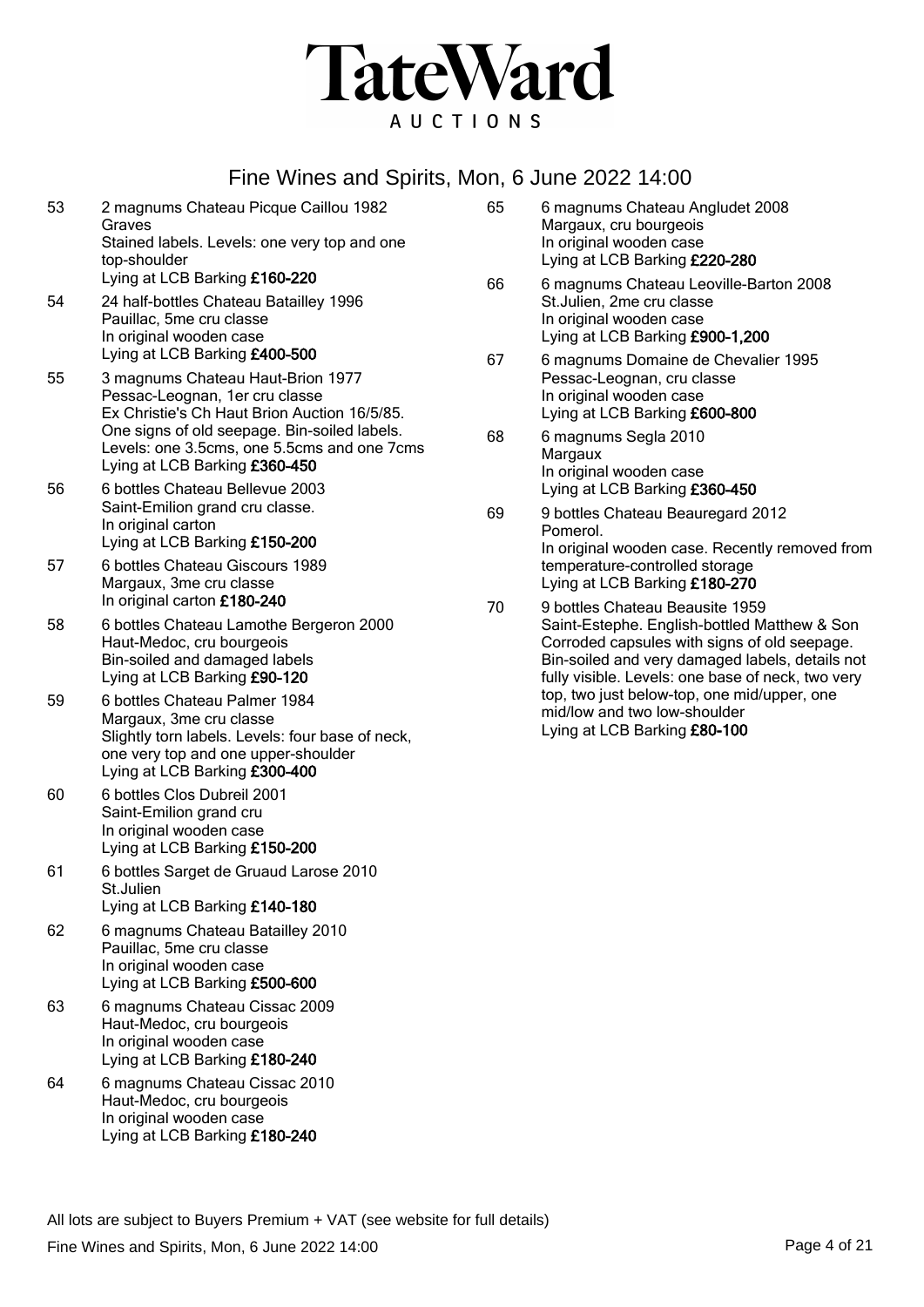

71 Aloxe-Corton 1955 EB The Wine Society. Bin-soiled and torn labels. Levels: one 5cms and one 6.5cms (2) Chateau Fonreaud 1966 Lightly bin-soiled label. Level very top-shoulder (1) Chateau Moulin a Vent (Lalande-de-Pomerol) 1966 Nicked labels. Levels top-shoulder (2) Chateau Calon (Montagne St Emilion) 1967 Bin-soiled label. Level top-shoulder (1) Chateau Bertrand Raymond (Graves) 1967 EB The Wine Society. Loose capsule. Bin-soiled label. Level base of neck (1) Chateau Hortevie (St Julien) 1969 No capsule. Level low-shoulder (1) Chateau Fayau (Bordeaux Superieur) 1969 Level base of neck (1) Chateau Milon (Lussac St Emilion) 1970 One very damaged label. Bin-soiled labels. Levels mid/upper-shoulder (2) Chateau Roudier (Montagne St Emilion) 1970 Bin-soiled label. Level upper-shoulder (1) Chateau Gravet Renaissance 1970 (2) Bin-soiled labels. Levels: one base of neck and one mid-shoulder (2) Domaine de la Saubotte (Bordeaux) 1972 Bin-soiled label. Level mid/low-shoulder (1) Domaine de Gaillat (Graves) 1972 Bin-soiled labels. Levels: one top, two upper and two mid/upper-shoulder (5) Chateau Roque de By (Medoc) 1973 Stained labels. Levels upper-shoulder (2) KWV Pinotage 1971 Bin-soiled and nicked labels. Levels: one 2.5cms and one 4cms (2) £60-80 72 Chateau Batailley 1975 Corroded capsules. Scuffed labels. Level mid/upper-shoulder (1) Chateau Batailley 1986 Lightly bin-soiled labels. Levels into neck (5)

- Chateau Maucaillou 1990 Bin-soiled labels. Levels base of neck (6) Lying at LCB Barking £280-360
- 73 Chateau Beauregard (Pomerol) 2009 (1) Charmes de Kirwan (Margaux) 2010 (1) Chateau du Barrailh (Graves) 2010 (1) Chateau Preuillac (Medoc) 2010 (1) Chateau Sergant (Lalande de Pomerol) 2010 (1) La Libertin de Lussac (Lussac St.Emilion) 2011 (1) Chateau Reverdi (Listrac) 2011 (1) Chateau La Croizille (St Emilion GC) 2011 (1) Chateau Tour de Yon (St Emilion GC) 2011 (1) Chateau Montaguillon (Montagne St Emilion) 2011 (1) Chateau Moulin La Bergere (St Georges St Emilion) 2011 (1) Chateau Haut Baradieu (St Estephe) 2011 (1) Chateau Maucamps (Haut-Medoc) 2011 (1) Chateau Mayne Lalande (Listrac) 2011 (1) Chateau Tour Peyronneau (St Emilion GC) 2011 (1) Chateau Puy Razac (St Emilion GC) 2012 Chateau Grand Bouchon (Medoc) 2012 (1) Lying at LCB Barking Chateau Gemeillan (Medoc) 2012 (1) Terrasse de la Garde (Pessac-Leognan) 2012 (1) Montagne St Emilion 2012 (1) Chateau Les Fougeres (St.Emilion) 2012 (1) Chateau Amour (Medoc) 2012 (1) Barons des Tours (Medoc) 2012 (1) Haut La Roulotte (Lussac St Emilion) 2012 (1) £200-300 74 Chateau Calon (Montagne St Emilion) 1967
- Bin-soiled labels. Levels very top-shoulder (2) Chateau Bernard Raymond (Graves) 1967 EB The Wine Society. Cut capsule. Bin-soiled label. Level very top-shoulder (1) Chateau Le Grand Faurie (St Emilion) 1967 Bin-soiled label. Level top-shoulder (1) Chateau Dillon (Haut-Medoc) 1970 Bin-soiled label. Level top-shoulder (1) Chateau Milon (Lussac-St.Emilion) 1970 Bin-soiled label. Level mid/low-shoulder (1) Chateau Pierredon (Bordeaux Superieur) 1971 Lightly bin-soiled label. Level just below topshoulder (1) Chateau Vieux Peymouton (St Emilion) 1971 Lightly bin-soiled label. Level base of neck (1) Chateau Pessau (Graves) 1971 Bin-soiled label. Level just below top-shoulder (1) Chateau Roque de By (Medoc) 1973 Bin-soiled label. Level top-shoulder (1) Chateau Lacarelle Beaujolais Villages 1982 Bin-soiled labels. Levels 2cms (2) Lying at LCB Barking £60-80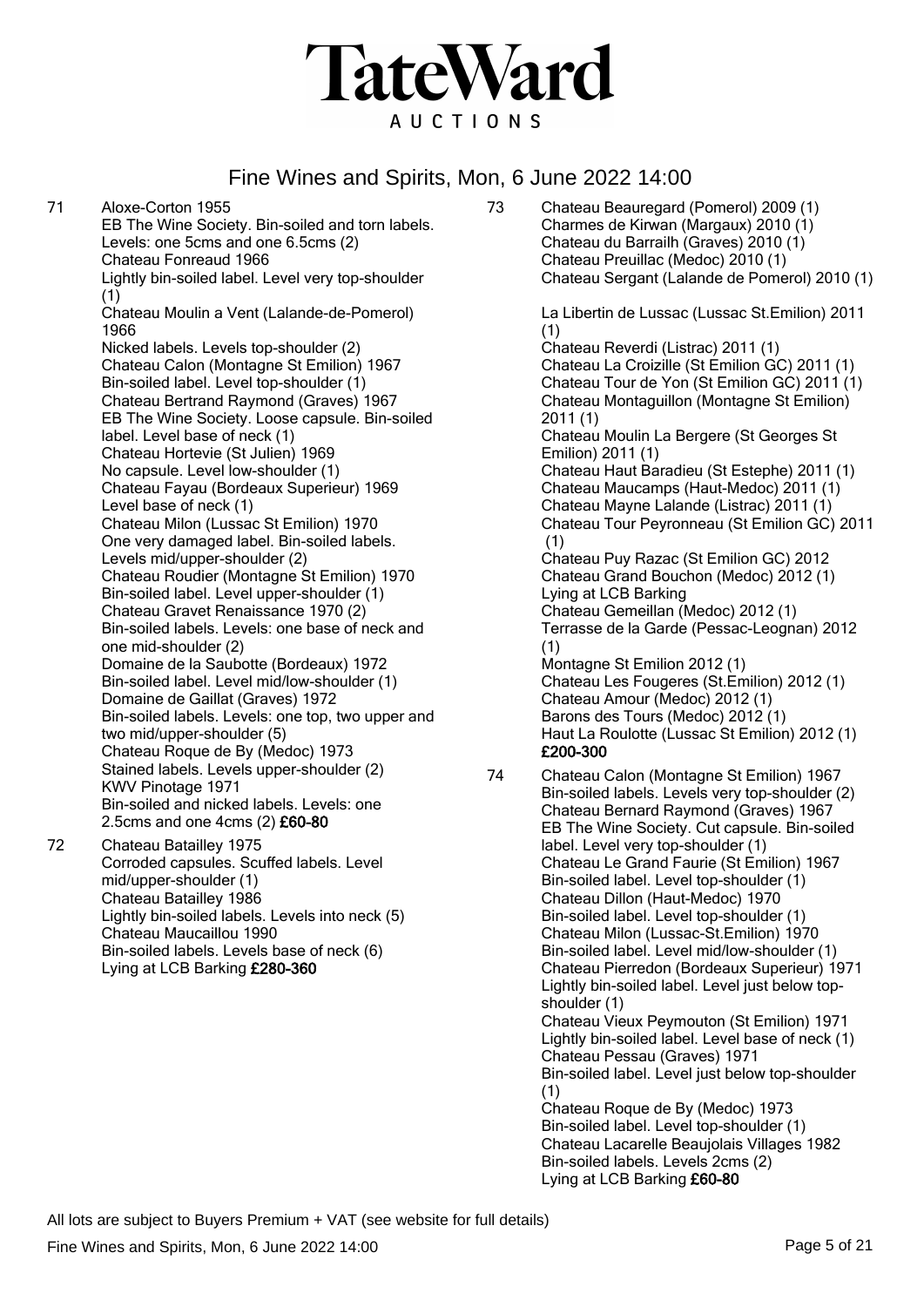

- 75 Chateau Clerc Milon Mondon 1961 Bordeaux-bottled Dourthe. Bin-soiled label. Level upper-shoulder (1) Chateau Gruaud-Larose 1967 Corroded capsules. Bin-soiled labels, one missing. Levels: one base of neck and one upper-shoulder (2) Lying at LCB Barking £60-80
- 76 Chateau de Courlat (Lussac St Emilion) 2010 (1) Chateau Jacques Noir (St Emilion) 2011 (1) Chateau Picard (St Estephe) 2011 (1) Fleur Anne (St Emilion) 2011 (1) Chateau Grand Puy Ducasse 2011 (1) Chateau Labat (Haut-Medoc) 2011 (1) Chateau de Breuil (Haut-Medoc) 2011 (1) Cotes Rocheuses (St Emilion GC) 2011 (1) Chateau Fonplegarde (St Emilion GCC) 2011 (1) Clos Vieux Taillefer (Pomerol) 2011 (1) Chateau Venus (Graves) 2012 (1) Chateau de Panigon (Medoc) 2012 (1) Lying at LCB Barking £100-150 77 Chateau Fourcas-Hosten 1981 Bin-soiled label. Level base of neck magnum (1)

Chateau Gruaud-Larose 1997 Worn capsule magnum (1) £100-150

78 Chateau Giscours 1970 Very bin-soiled and damaged label, vintage not fully visible. Level mid/upper-shoulder (1) Chateau d'Angludet 1982 Bin-soiled label. Level top-shoulder (1) Chateau d'Angludet 1983 Lightly bin-soiled and creased labels. Levels very top-shoulder (2) Chateau Moncets (Lalande-de-Pomerol) 1988 Lightly bin-soiled labels. Levels very topshoulder (2) Chateau Duhart-Milon 1990 Level into neck (1) Chateau du Tailhas (Pomerol) 1995 Levels into neck (5) Lying at LCB Barking £150-200

- 79 Chateau Grand Puy Ducasse 1962 Bin-soiled label. Level top-shoulder (1) Chateau Lascombes 1969 Bin-soiled label. Level top-shoulder (1) Chateau Leoville-Barton 1969 Corroded capsule. Bin-soiled, detached and damaged label. Level mid/upper-shoulder (1) Chateau Montrose 1969 Bin-soiled label. Level base of neck (1) Chateau Phelan-Segur 1970 Bin-soiled labels. Levels just below top-shoulder (3) Lying at LCB Barking £120-180
- 80 Chateau La Lagune 1981 Slightly torn capsules. Lightly bin-soiled labels. Levels into neck magnums (2) Chateau Batailley 1994 Lightly bin-soiled labels. Level into neck magnum (1) Lying at LCB Barking £120-180
- 81 Chateau Lafite-Rothschild 1969 Slightly marked label. Level top-shoulder (1) Chateau Lagrange 1978 Argentine slip labels. Levels: one upper and one mid/low-shoulder (2) Chateau Gruaud Larose Believed 1979 No label, Chateau and vintage on cork. Level into neck (1) Unknown Bordeaux Believed 1970s (1) £200- 300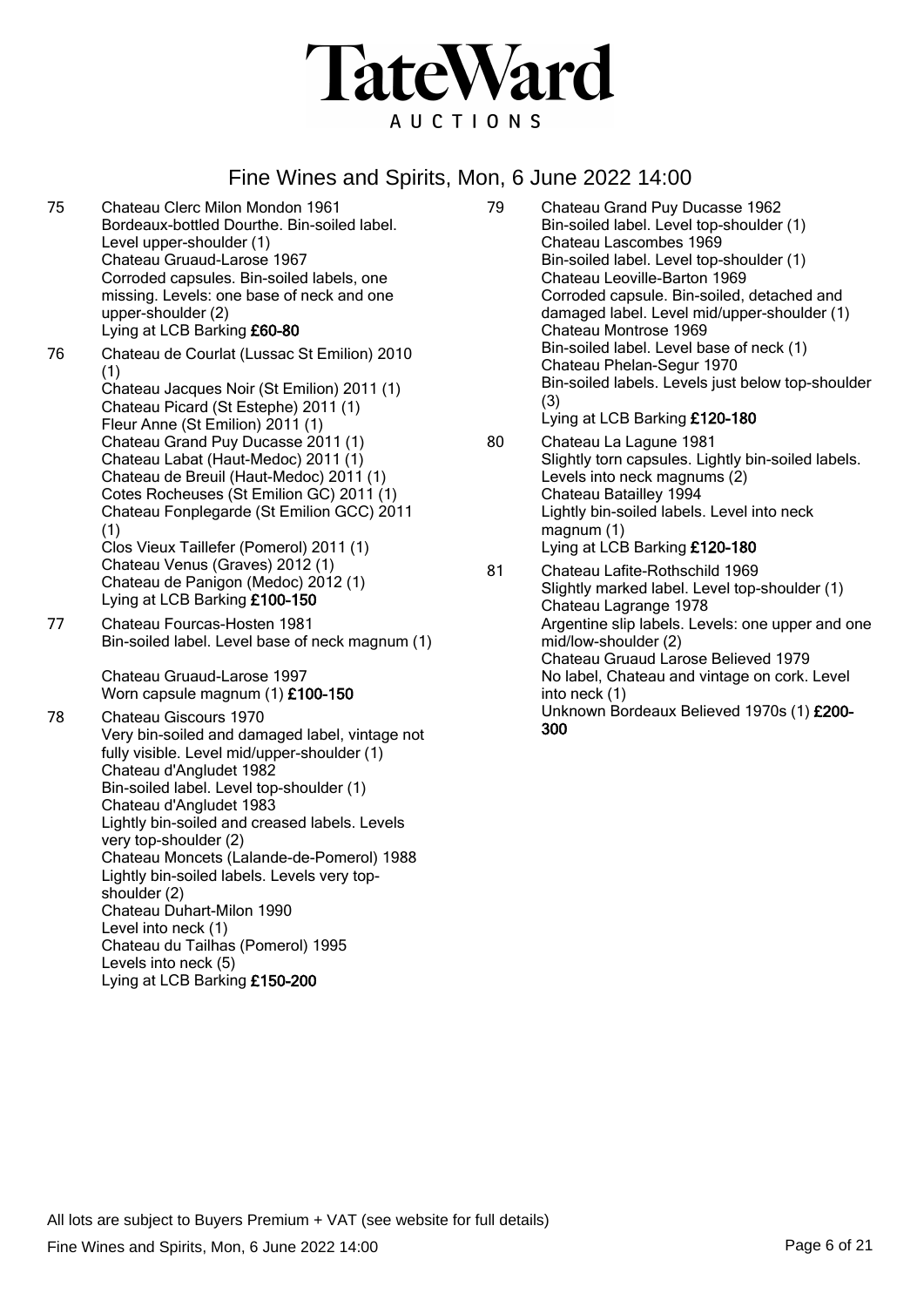

82 Chateau Laroque 2010 (1) Vieux Cardinal Lafaurie (Lalande-de-Pomerol) 2010 (1) Lussac St Emilion 2010 (1) Chateau Marsac Seguineau (Margaux) 2011 (1) Chateau Hourtin Ducasse (Haut-Medoc) 2011 (1) Chateau Le Bourdieu (Medoc) 2011 (1) Chateau Benitey (St Emilion GC) 2011 Chateau La Tour du Pin Figeac (St Emilion GC) 2011 Confidences de Prieure-Lichine 2011 (1) Chateau Mille Roses 2011 (Margaux) Clos de Jacobins 2011 (1) Chateau L'Enclos 2011 (1) Chateau Rollan de By 2011 (Medoc) (1) Chateau La Croizelle 2011 (St Emilion GC) (1) Chateau des Fougeres Clos Montesquieu (Graves) 2011 Chateau des Landes Cuvee Prestige (St Emilion) 2012 Chateau Lafitte Carcasset (St Estephe) 2012 (1) Chateau Barreyres (Haut-Medoc) 2012 (1) Leo de la Gaffeliere 2012 (1) Ginestet Medoc 2012 (1) Chateau Malescasse (Haut-Medoc) 2012 Plaisir de Siraurau (Lalande-de-Pomerol) 2012 Lying at LCB Barking £200-300 83 Chateau L'Arrosee Saint-Emilion grand cru 1978 Lightly bin-soiled labels. Levels base of neck or better (5) 1981 Lightly bin-soiled label. Level base of neck (1) 1982 Lightly bin-soiled labels. Levels: four base of neck, one top and one upper-shoulder (6) £550- 750 84 Chateau Pape-Clement 1953 EB John Harvey. Bin-soiled label. Level mid/lowshoulder (1) Chateau Haut-Brion 1960 Bin-soiled and torn label. Level 6cms (1) Lying at LCB Barking £120-180

- 85 Chateau Talbot 1986 Marked label. Level top-shoulder (1) Chateau Talbot 1988 Level top-shoulder (1) Chateau Grand Puy Ducasse 1989 Lightly marked labels. Levels base of neck (2) Chateau Calon Segur 1989 One corroded capsule. One with signs of old seepage. Marked labels. Levels: one into neck, one very top and one mid/upper-shoulder (3) Chateau Lynch Bages 1989 Level into neck (1) Chateau Beychevelle 1998 German import label (1) £500-600
- 86 The Society's Exhibtion Margaux 2014 Bottled by Chateau Brane-Cantenac (6) Chateau Latour-Martillac 2016 In original wooden case (6) Recently removed from the Wine Society Lying at LCB Barking £180-240
- 87 6 bottles Chateau Brown Blanc 2016 Pessac-Leognan In original wooden case. Recently removed from temperature-controlled storage Lying at LCB Barking £90-120
- 88 1 bottle Chateau de Fargues 1983 **Sauternes** Level base of neck Lying at LCB Barking £80-120
- 89 1 bottle Chateau d'Yquem 1965 Sauternes, 1er cru classe Slightly corroded capsule. Stained and creased label. Level mid-shoulder. Deep colour Lying at LCB Barking £300-400
- 90 12 bottles Chateau Rieussec 1999 Sauternes, 1er cru classe In original wooden case Lying at LCB Barking £240-300
- 91 12 half-bottle Chateau Climens 2009 Barsac, 1er cru classe In original wooden case Lying at LCB Barking £200-300
- 92 9 bottles Chateau Doisy-Dubroca 1974 Barsac In original wooden case. Late Chateau release. One damaged label. Levels base of neck or better Lying at LCB Barking £180-240
- 93 1 3 litre bottle Pommard 1er Cru Les Bertins 2008 Cote de Beaune. Domaine Chantal Lescure Slightly nicked label Lying at LCB Barking £100-150

All lots are subject to Buyers Premium + VAT (see website for full details)

Fine Wines and Spirits, Mon, 6 June 2022 14:00 **Page 7 of 21** Page 7 of 21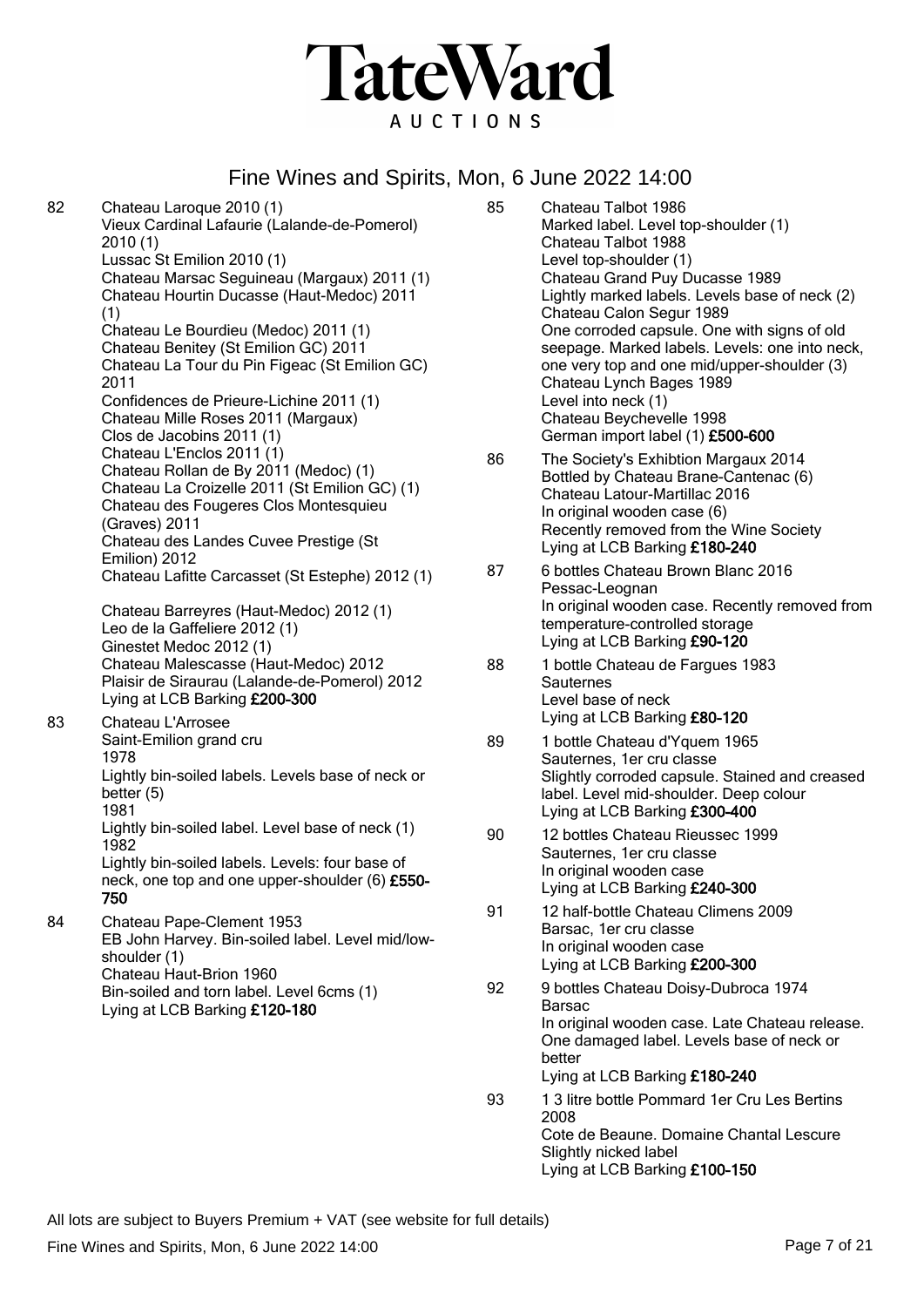

94 12 bottles Nuits-St.Georges 1er Cru Les Vaucrains 1998 Cote de Nuits. Georges Chicotot In original carton Lying at LCB £300-400 95 5 bottles Vosne-Romanee 1er Cru Aux Reas 2002 Cote de Nuits. J Fery et Fils In original carton Lying at LCB Barking £100-150 96 6 bottles Beaune 1er Cru, Clos des Marconnets 2016 Cote de Beaune. Chanson Pere et Fils In original carton. Recently removed from the Wine Society Lying at LCB Barking £130-160 97 6 bottles Gevrey-Chambertin Champfranc 2005 Cote de Nuits. Domaine Charles Thomas In original carton Lying at LCB Barking £100-150 98 6 bottles Santenay 1er Cru, Les Gravieres 2017 Cote de Beaune. Domaine J-M Vincent In original carton. Recently removed from the Wine Society Lying at LCB Barking £130-160 99 12 bottles Auxey-Duresses Blanc 2016 Cote de Beaune. Francois d'Allaines In original carton. Recently removed from the Wine Society Lying at LCB Barking £140-180 100 12 bottles Auxey-Duresses Blanc 2017 Cote de Beaune. Francois d'Allaines In original carton. Recently removed from the Wine Society Lying at LCB Barking £140-180 101 12 bottles Chablis 1985 Chablis. Domaine La Jouchere Recently removed from excellent cellarage. Corroded capsules. Bin-soiled labels. Levels 4cms or better Lying at LCB Barking £60-80 102 12 bottles Chablis 1er Cru, Les Fourchaumes 1984 Chablis. Domaine la Jouchere Recently removed from excellent cellarage. Binsoiled and torn labels. Levels 2.5cms or better Lying at LCB Barking £100-150 103 12 bottles Chassagne-Montrachet 1976 Cote de Beaune. Poulet Pere et Fils Bin-soiled loose and detached labels. Levels 3cms or better Lying at LCB Barking £100-150

- 104 12 bottles Chateau de Beauregard Pouilly-Fuisse 2017 Cote Chalonnais. Joseph Burrier In original carton. Recently removed from the Wine Society Lying at LCB Barking £120-180
- 105 12 bottles Chateau de Beauregard Pouilly-Fuisse Vers Pouilly 2015 Cote Chalonnais. Joseph Burrier In original carton. Recently removed from the Wine Society Lying at LCB Barking £120-180
- 106 12 bottles Puligny-Montrachet 1er Cru, Clos de la Garenne 1978 Cote de Beaune. Roland Thenevin Recently removed from excellent cellarage. Corroded capsules. Bin-soiled, loose and detached labels. Levels: four 3.5cms, three 4cms, two 4.5cms, two 5cms and one 5.5cms Lying at LCB Barking £100-150
- 107 12 bottles Puligny-Montrachet 1er Cru, Les Folatieres 1978 Cote de Beaune. Roland Thenevin Recently removed from excellent cellarage. Corroded capsules, Bin-soiled and detached labels. Levles: one 2cms, one 2.5cms, two 3cms, one 3.5cms, four 4cms and three 4.5cms Lying at LCB Barking £100-150
- 108 12 bottles St Romain 1996 Cote de Beaune. Christophe Violot Guillemard In original carton. Levels 2.5cms Lying at LCB Barking £60-100
- 109 6 bottles St Aubin 1er Cru Les Murgers des Dents de Chien 2018 Cote de Beaune. Domaine Henri Prudhon In original carton. Recently removed from the Wine Society Lying at LCB Barking £150-200
- 110 6 bottles St Aubin 1er Cru, Les Murgers des Dents de Chien 2016 Cote de Beaune. Domaine Henri Prudhon In original carton. Recently removed from the Wine Society Lying at LCB Barking £150-200
- 111 1 bottle Hermitage 1967 Rhone. Domaine J-L Chave Worn capsule. Bin-soiled and damaged label. Vintage slip label damaged post initial inspection - vintage no longer visible. Level 3.5cms Lying at LCB Barking £150-200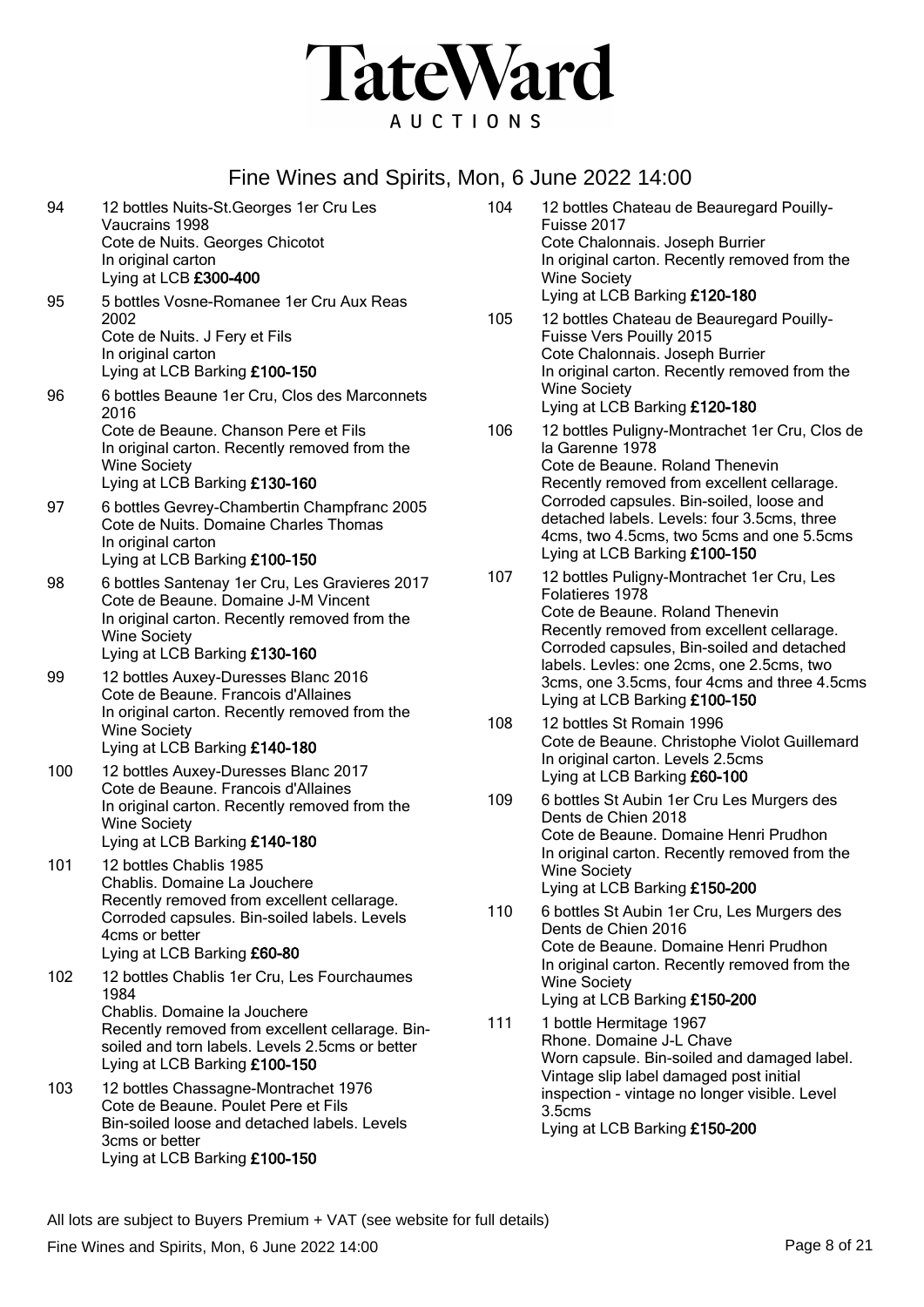

| 112 | 12 bottles Chateau de Beaucastel Chateauneuf-<br>du-Pape 1982<br>Rhone, Perrin                                                                                                                                | 122 |
|-----|---------------------------------------------------------------------------------------------------------------------------------------------------------------------------------------------------------------|-----|
|     | Very bin-soiled, torn and damaged labels. Pale<br>colour. Heavy sediment. Level 2.5cms<br>Lying at LCB Barking £300-400                                                                                       | 123 |
| 113 | 12 bottles Condrieu 1986<br>Rhone. Domaine Georges Vernay<br>Recently removed from excellent cellarage.<br>Slighlty corroded capsules. Lightly bin-soiled<br>and wine stained labels. Levels 3.5cms or better | 124 |
|     | Lying at LCB Barking £100-150                                                                                                                                                                                 |     |
| 114 | 12 bottles Crozes-Hermitage Domaine de<br>Thalabert 1995<br>Rhone. Paul Jaboulet-Aine<br>In original carton<br>Lying at LCB Barking £180-240                                                                  | 125 |
| 115 | 12 bottles Domaine des Escaravailles Cairanne<br>Le Ventabren 2015<br>Rhone<br>In original carton. Recently removed from the<br><b>Wine Society</b><br>Lying at LCB Barking £100-150                          | 126 |
| 116 | 12 bottles St Joseph Vigne de l'Hospice 2009<br>Rhone. Guigal<br>In original wooden case<br>Lying at LCB Barking £460-550                                                                                     | 127 |
| 117 | 12 bottles Vinsobres Altitude 420 2013<br>Rhone. Domaine Jaume<br>In original carton<br>Lying at LCB Barking £100-150                                                                                         |     |
| 118 | 3 magnums Domaine du Vieux Telegraphe,<br>Chateauneuf-du-Pape 2013<br>Rhone<br>In original wooden case<br>Lying at LCB Barking £180-240                                                                       | 128 |
| 119 | 6 bottles Chateau Saint Cosme Gigondas 2018<br>Rhone<br>In original carton. Recently removed from the<br><b>Wine Society</b><br>Lying at LCB Barking £130-160                                                 | 129 |
| 120 | 6 bottles Chateauneuf-du-Pape, Domaine Font<br>de Courtedune 2015<br>Rhone<br>In original carton. Recently removed from<br>temperature-controlled storage<br>Lying at LCB Barking £90-120                     | 130 |
| 121 | 6 bottles Condrieu La Doriane 1999<br>Rhone. Guigal<br>Lying at LCB Barking £180-240                                                                                                                          |     |

| 122 | 6 bottles Condrieu La Doriane 1999<br>Rhone. Guigal<br>One nicked label<br>Lying at LCB Barking £180-240                                                                                                                                |
|-----|-----------------------------------------------------------------------------------------------------------------------------------------------------------------------------------------------------------------------------------------|
| 123 | 6 bottles Cote-Rotie 2001<br>Rhone. Rene Rostaing<br>In original carton<br>Lying at LCB Barking £180-240                                                                                                                                |
| 124 | 6 bottles Domaine du Tunnel Cornas 2018<br>Rhone. Stephane Robert<br>In original carton. Recently removed from the<br><b>Wine Society</b><br>Lying at LCB Barking £130-160                                                              |
| 125 | 6 bottles Hermitage Monier de la Sizeranne<br>1997<br>Rhone. Chapoutier<br>In original carton<br>Lying at LCB Barking £150-200                                                                                                          |
| 126 | Cornas 2013 (6)<br>Crozes-Hermitage 2014 (6)<br>Both of the above are Domaine-bottled by<br>Nicolas Perrin<br>In original cartons. Recently removed from the<br><b>Wine Society</b><br>Lying at LCB Barking £150-200                    |
| 127 | Domaine Les Pallieres, Gigondas Les Racines<br>2013 (6)<br>Moulin de la Gardette, Gigondas Cuvee<br><b>Tradition 2014 (6)</b><br>In original cartons. Recently removed from the<br><b>Wine Society</b><br>Lying at LCB Barking £170-220 |
| 128 | Domaine Pierre Gaillard St Joseph Clos de<br>Cuminaille 2015 (6)<br>Andre Perret, St Joseph 2016 (6)<br>In original cartons. Recently removed from the<br><b>Wine Society</b><br>Lying at LCB Barking £160-220                          |
| 129 | Hermitage<br>Rhone. Guigal<br>1983 (1)<br>1987 (11)<br>Levels 2cms or better<br>Lying at LCB Barking £300-400                                                                                                                           |
| 130 | Pierre Amadieu, Gigondas Grand Romane 2014<br>(6)<br>Domaine Clos des Cazaux, Vacqueyras Cuvee<br>St Roch 2015 (12)<br>In original cartons. Recently removed from the<br><b>Wine Society</b><br>Lying at LCB Barking £180-240           |

Fine Wines and Spirits, Mon, 6 June 2022 14:00 **Page 9 of 21** Page 9 of 21 All lots are subject to Buyers Premium + VAT (see website for full details)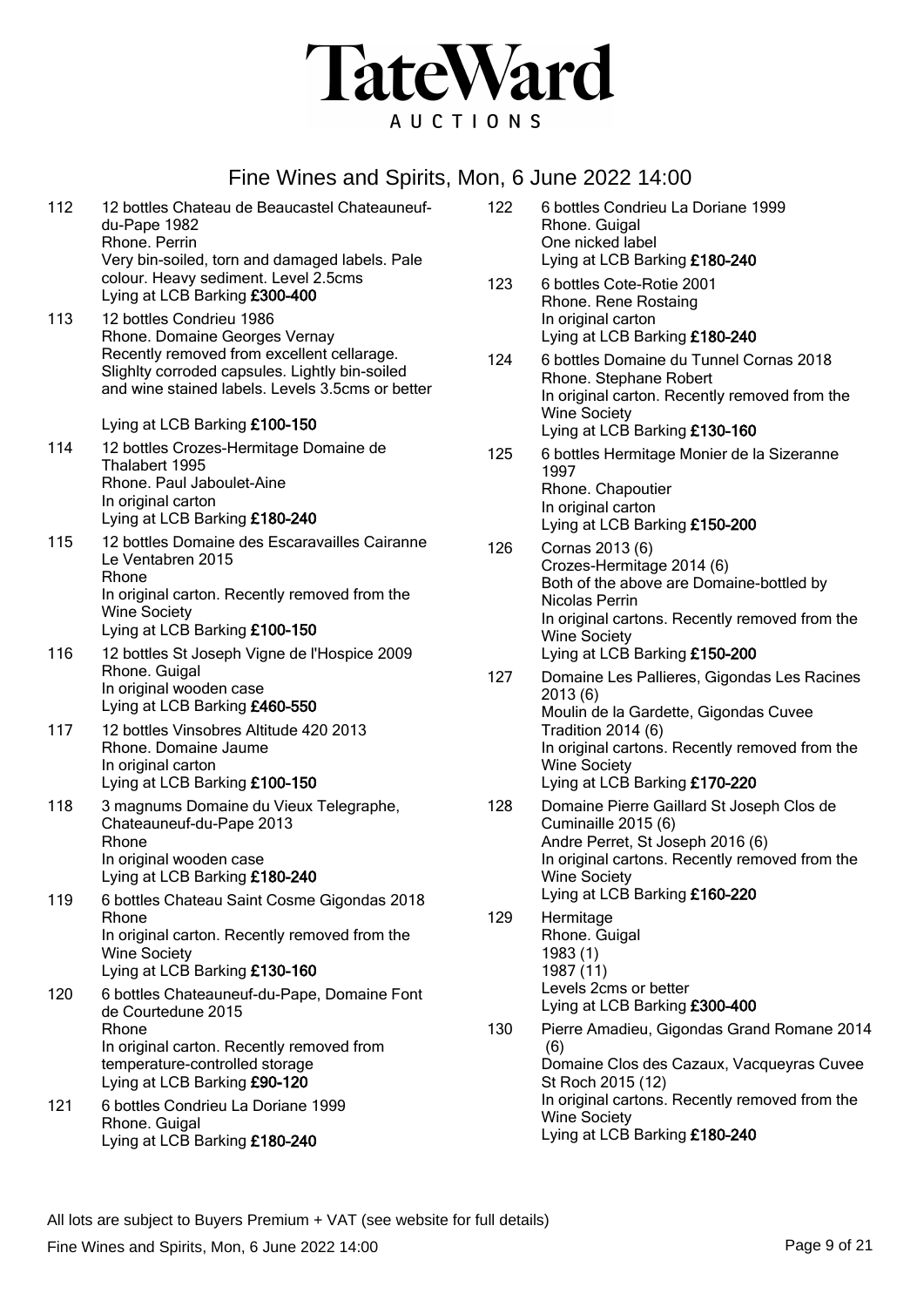

- 131 Vinsobres, Les Hautes de Julien Rhone. Famille Perrin 2013 (6) 2014 (6) In original wooden cases. Recently removed from the Wine Society Lying at LCB Barking £180-240 132 Chateau des Rontets, Pouilly-Fuisse Clos Varambon 2015 (6) Beamont, Hope Marguerite Chenin Blanc 2015 (6) Clos Floridene Blanc 2016 (6) In original carton. Recently removed from the Wine Society Lying at LCB Barking £220-280 133 Domaine Tour St Rose Cuvee Orion, VdP d'Oc 1998 Bin-soiled label (1) Enclave des Pape Cotes du Rhone Cuvee Speciale 2000 (1) Les Vignes de l'Eglise Grenache Merlot 2007 (1) Le Pere la Grolle Beaujolais 2000 (1) Prieure de Fonclaire Buzet 1994 (1) Traslepuy Lirac 2004 Torn labels (2) Domaine de l'Ameilaud, VdeP Vauclause 2005 (2) Lying at LCB Barking £50-60 134 Jean Chauvenet, Nuits-St.Georges Les Bousselots 1999 Bin-soiled labels magnum (1) Stephan Ogier, Cote-Rotie 2003 Slightly damaged wax capsules. Bin-soiled labels magnums (2) Lying at LCB Barking £180-240 135 Segla 1995 (1) Poggio San Polo Brunello di Montalcino 1995 One torn capsule, cork fully exposed (2) Salvano Barolo 1996 (2) Lungarotti, Rubesco RossiTorgiano 1998 Level top-shoulder (1) Nicolas Feuillate 2006 Slightly nicked label (1) Zardini Amarone della Valpolicella 2009 (2) Moet et Chandon Brut Imperial NV (1) Lying at LCB Barking £180-240 136 1 3 litre Moet et Chandon Brut Imperial NV Believed 1990s
	- **Champagne** Lying at LCB Barking £80-120
- 137 1 bottle Dom Perignon 1947 Champagne. Moet et Chandon Damaged capsule. Stained and torn label. Level 8.5cms Lying at LCB Barking £100-150
- 138 1 bottle Dom Perignon 1961 Champagne. Faded and scuffed label. Level 5cms Lying at LCB Barking This lot is subject to VAT on the hammer price £300-400
- 139 1 bottle Dom Perignon 2012 Champagne. Moet et Chandon Lying in LCB Barking £120-180
- 140 1 bottle Pol Roger 1990 Champagne £120-180
- 141 1 bottle Salon 1988 **Champagne** Marked label Lying at LCB Barking £800-1,000
- 142 1 half-bottle Perrier-Jouet 1942 **Champagne** Damaged foil. Bin-soiled label. Reverse ullage 2.5cms Lying at LCB Barking £150-200
- 143 1 half-bottle Perrier-Jouet Extra Dry 1955 **Champagne** Lightly bin-soiled and faded label. Reverse ullage 1cm Lying at LCB Barking £80-120
- 144 1 magnum Salon 1976 **Champagne** Slighlty nicked and marked label. Lying at LCB Barking £2,000-3,000
- 145 11 bottles Bollinger Special Cuvee NV Believed 1980s **Champagne** Bin-soiled and damaged labels Removed from a temperature controlled cellar Lying at LCB Barking £220-280
- 146 12 half-bottles Alfred Gratien 2002 **Champagne** In original carton Lying at LCB Barking £180-240
- 147 12 half-bottles Alfred Gratien 2002 **Champagne** In original carton Lying at LCB Barking £180-240

Fine Wines and Spirits, Mon, 6 June 2022 14:00 **Page 10** of 21 All lots are subject to Buyers Premium + VAT (see website for full details)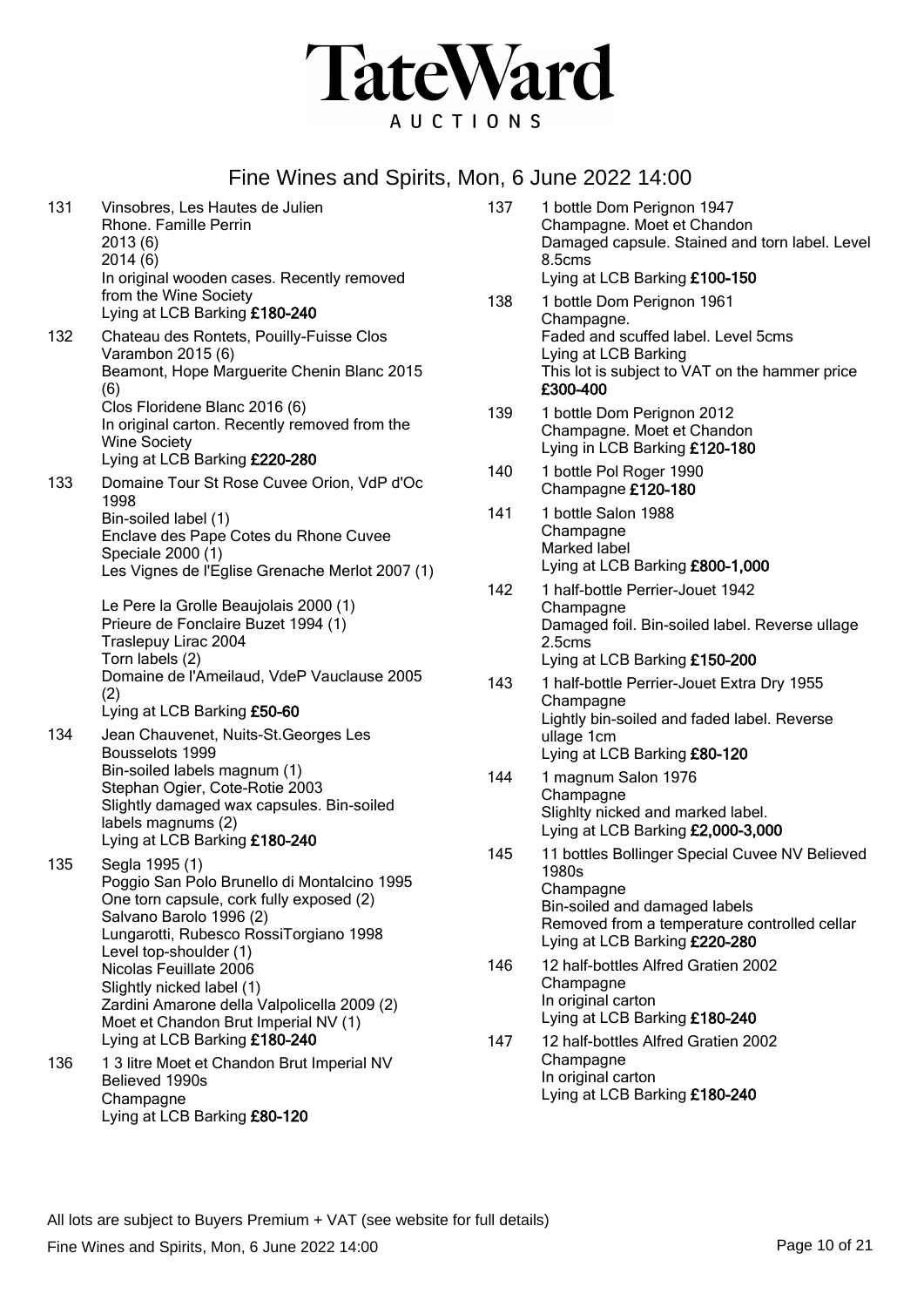

| 148 | <b>Tanners Extra Reserve Rose NV</b><br>Stained label (1)<br>Etienne Dumont NV<br>Torn label (1)<br>Duval Leroy NV<br>Damaged labels (2)                                                                                                                 | 155        | 12 bottles Domaine Gauby Cotes Catalanes<br>Vieilles Vignes 2017<br>Languedoc-Roussillon<br>In original cartons. Recently removed from the<br><b>Wine Society</b><br>Lying at LCB Barking £140-180                                                                                             |
|-----|----------------------------------------------------------------------------------------------------------------------------------------------------------------------------------------------------------------------------------------------------------|------------|------------------------------------------------------------------------------------------------------------------------------------------------------------------------------------------------------------------------------------------------------------------------------------------------|
|     | Jacquart Mosaique NV<br>Faded label (1)<br>J de Telmont Grande Reserve NV<br>Bin-soiled label (1)<br><b>Oudinot Brut NV</b><br>Torn label (1)<br>Louis Dornier et Fils NV (1)                                                                            | 156        | 24 bottles Chateau Ollieux Romanis Cuvee d'Or<br>Corbieres-Boutenac<br>Languedoc-Roussillon<br>In original cartons. Recently removed from the<br><b>Wine Society</b><br>Lying at LCB Barking £200-300                                                                                          |
| 149 | Chaudron Grande Reserve NV (1)<br>Unknown Champagne<br>No label (1) £100-150<br>12 bottles Pouilly-Fume 2019                                                                                                                                             | 157        | 24 bottles Domaine Gauby Cotes Catalanes<br>Vieilles Vignes 2017<br>Languedoc-Roussillon<br>In original cartons. Recently removed from the                                                                                                                                                     |
|     | Loire. Chateau de Tracy<br>In original carton<br>Lying at LCB Barking £130-160                                                                                                                                                                           | 158        | <b>Wine Society</b><br>Lying at LCB Barking £280-360<br>Chateau Corbieux-Ollieux, Corbieres-Boutenac                                                                                                                                                                                           |
| 150 | 12 bottles Pouilly-Fume 2019<br>Loire. Chateau de Tracy<br>In original carton<br>Lying at LCB Barking £130-160                                                                                                                                           |            | Atal Sia 2013 (6)<br>Chateau Corbieux-Ollieux, Corbieres-Boutenac<br>Cuvee d'Or 2016 (6)<br>In original cartons. Recently removed from the<br><b>Wine Society</b>                                                                                                                              |
| 151 | 12 bottles Sancerre Rouge 1978<br>Loire. Domaine Vacheron<br>Recently removed from excellent cellarage. Bin-<br>soiled and detached labels. Levels 5cms or<br>better<br>Lying at LCB Barking £100-150                                                    | 159        | Lying at LCB Barking £100-140<br>Chateau Sainte Eulalie Minervois La Liviniere<br>Grand Vin 2018 (6)<br>Prieure de Saint Jean de Bebian Coteaux du<br>Languedoc 2018 (6)<br>In original cartons. Recently removed from the                                                                     |
| 152 | Chateau d'Orschwihr Kitterle Grand Cru Rlesling<br>1995                                                                                                                                                                                                  |            | <b>Wine Society</b><br>Lying at LCB Barking £170-220                                                                                                                                                                                                                                           |
|     | Bin-soiled, damaged and loose labels. Levels<br>4cms or better (6)<br>Paul Zinck Tokay Pinot Gris Cuvee Particuliere<br>1996<br>Bin-soiled label (1)<br>Cave Vinicole de Kientzheim Gewurztraminer<br>1997<br>Bin-soiled and damaged labels (4) £110-150 | 160<br>161 | Faugeres Maison Jaune 2014 (6)<br>Faugeres Les Bastides d'Alquier 2015 (6)<br>Both of the above are Domaine-bottled by J M<br>Alquier<br>In original carton. Recently removed from the<br><b>Wine Society</b><br>Lying at LCB Barking £160-200<br>Domaine Jean-Michel Alquier, Faugeres Maison |
| 153 | 12 bottles Chateau Ollieux-Romanis Cuvee d'Or<br>Corbieres-Boutenac 2017<br>Languedoc-Roussillon<br>In original carton. Recently removed from the<br><b>Wine Society</b><br>Lying at LCB Barking £100-150                                                |            | Jaune<br>Languedoc-Roussillon<br>2013(6)<br>2016(6)<br>In original carton. Recently removed from the<br><b>Wine Society</b>                                                                                                                                                                    |
| 154 | 12 bottles Chateu Ollieux-Romanis Cuvee d'Or<br>Corbieres-Boutenac 2018<br>Languedoc-Roussillon<br>In original cartons. Recently removed from the<br><b>Wine Society</b><br>Lying at LCB Barking £100-150                                                | 162        | Lying at LCB Barking £160-200<br>16 litre bottle Geisenheimer Klauserweg<br><b>Riesling Auslese 2002</b><br>Rheingau. Weingut Schamari-Muhle<br>In original carton<br>Lying at LCB Barking £100-150                                                                                            |

All lots are subject to Buyers Premium + VAT (see website for full details)

Fine Wines and Spirits, Mon, 6 June 2022 14:00 **Page 11** of 21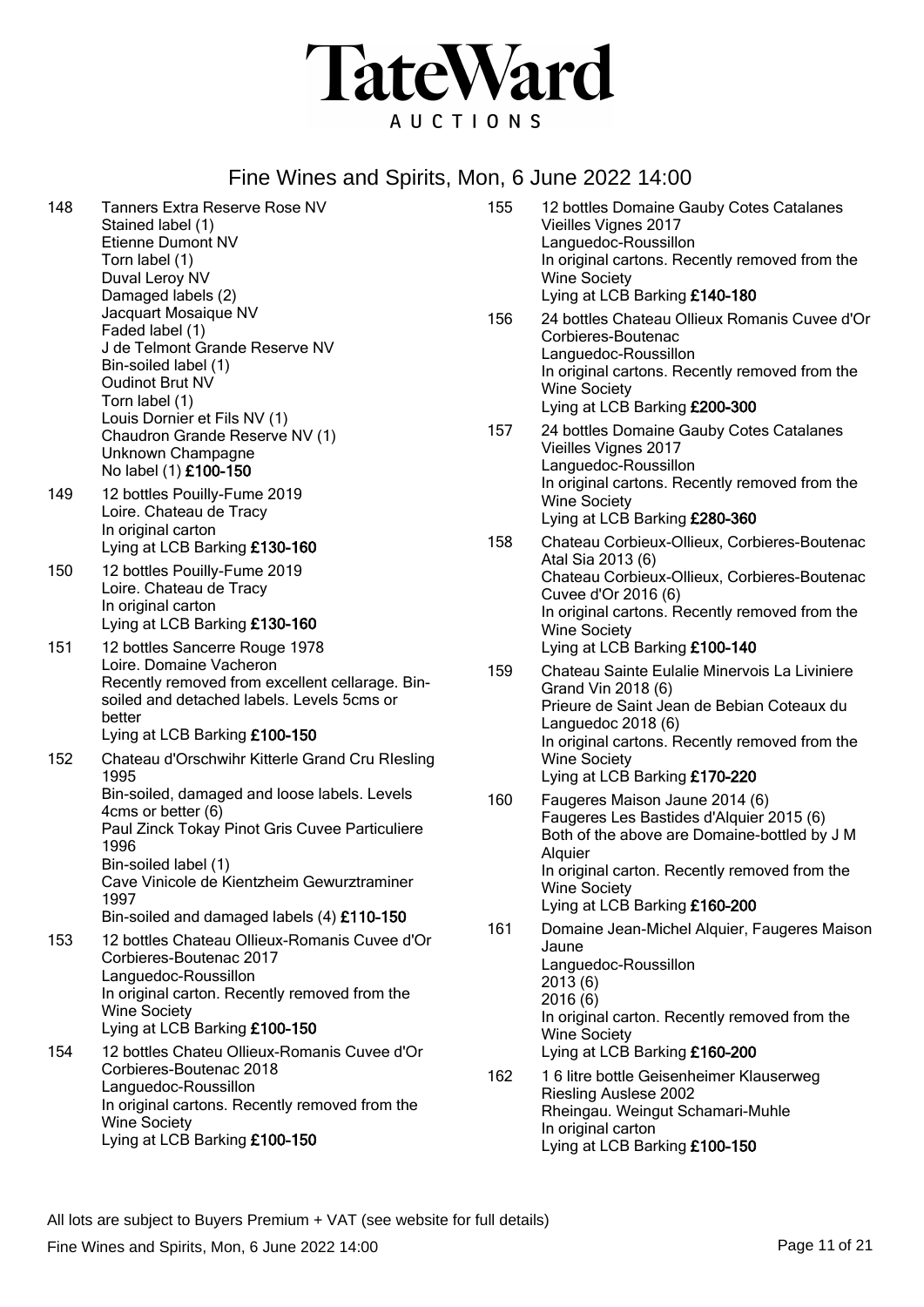

- 163 6 bottles Brauneberger Juffer-Sonnenuhr Riesling Auslese 1994 Mosel-Saar-Ruwer. Fritz Haag In original carton. Three with signs of old seepage. Three stained labels Lying at LCB Barking £180-240
- 164 6 bottles Brauneberger Juffer-Sonnenuhr Riesling Auslese 1994 Mosel-Saar-Ruwer. Fritz Haag In original carton. Three with signs of old seepage. Two stained labels Lying at LCB Barking £180-240
- 165 6 bottles Brauneberger Juffer-Sonnenuhr Riesling Auslese GK Fuder 17 1993 Mosel-Saar-Ruwer. Fritz Haag In original carton. Ex Grosser Ring 1994. Slightly oxidised capsules. One marked label Lying at LCB Barking £180-240
- 166 6 bottles Brauneberger Juffer-Sonnenuhr Riesling Auslese GK Fuder 4 1994 Mosel-Saar-Ruwer. Fritz Haag In original carton. Ex Grosser Ring 1995. Signs of old seepage, one wine stained label. Slightly oxidised capsules Lying at LCB Barking £360-450
- 167 7 bottles Schloss Vollrads Riesling Kabinet 1973

**Rheingau** Recently removed from excellent cellarage. Binsoiled and damaged labels. Levels 2cms Lying at LCB Barking £70-90

- 168 Kiedericher Grafenberg Riesling Beerenauslese 1992 Bin-soiled labels half-bottles (6) Kiedericher Grafenberg Riesling Trockenbeerenauslese 1992 Bin-soiled label half-bottle (1) Both of the above are Domaine-bottled by Robert Weil Lying at LCB Barking £300-400
- 169 Kiedricher Grafenberg Riesling Trockenbeerenauslese 1991 Bin-soiled labels (2) Kiedricher Wasseros Riesling Eiswein 1991 Bin-soiled label (1) Kiedricher Wasseros Riesling Eiswein 1991 Bin-soiled label half-bottle (1) All of the above bottles are Domaine-bottled by Robert Weil Lying at LCB Barking £360-450
- 170 Oberhauser Leistenberg Riesling Kabinett 2009 (10) Oberhauser Brucke Riesling Spatlese 2009 (3) Schlossbockelheimer GG Riesling Trocken 2009 All of the above Domaine bottled bt Donnfoff Lying at LCB Barking £200-300 171 1 50cl bottle Nagykalloi Kalloy Emanuel Tokaji
- Aszu 6 Puttonyos 1929 **Tokaji** Bin-soiled label. Level top-shoulder Lying at LCB Barking £80-100
- 172 1 3 litre bottle Barolo Vigne di Propieta 2001 Piedmont. Marchesi di Barolo In original wooden case. Wax capsule. Level into neck Lying at LCB Barking £100-150
- 173 1 3.75 bottle Recioto Amarone della Valpolicella Campolongo Torbe 1974 Veneto. Masi Signs of old seepage. Level 4cms Lying at LCB Barking £200-300
- 174 12 bottles Amarone della Valpolicella 1997 Veneto. Allegrini In original six-bottle cartons Lying at LCB Barking £600-800
- 175 12 bottles Gattinara Vigna Molsino 2013 Piedmont. Nervi In original six-bottle cartons. Recently removed from temperature controlled storage Lying at LCB Barking £300-360
- 175A 12 bottles Brunello di Montalcino Cielo d'Ulisse 2014 Tuscany. Podere Le Ripi In original carton Lying at LCB Barking £260-320
- 176 12 bottles Guado al Tasso 1997 Tuscany. Antinori In original six-bottle cartons Lying at LCB Barking £500-700
- 177 2 bottles Barolo La Serra 1974 Piedmont. Marcarini Corroded capsules. Signs of old seepage. Stained labels. Levels: one 2.5cms and one 3cms Lying at LCB Barking £100-150
- 178 4 50cl bottles Recioto della Valpolicella Classico 2009 Veneto. Tomasso Bussola Lying at LCB Barking £80-120

Fine Wines and Spirits, Mon, 6 June 2022 14:00 **Page 12 of 21** Page 12 of 21 All lots are subject to Buyers Premium + VAT (see website for full details)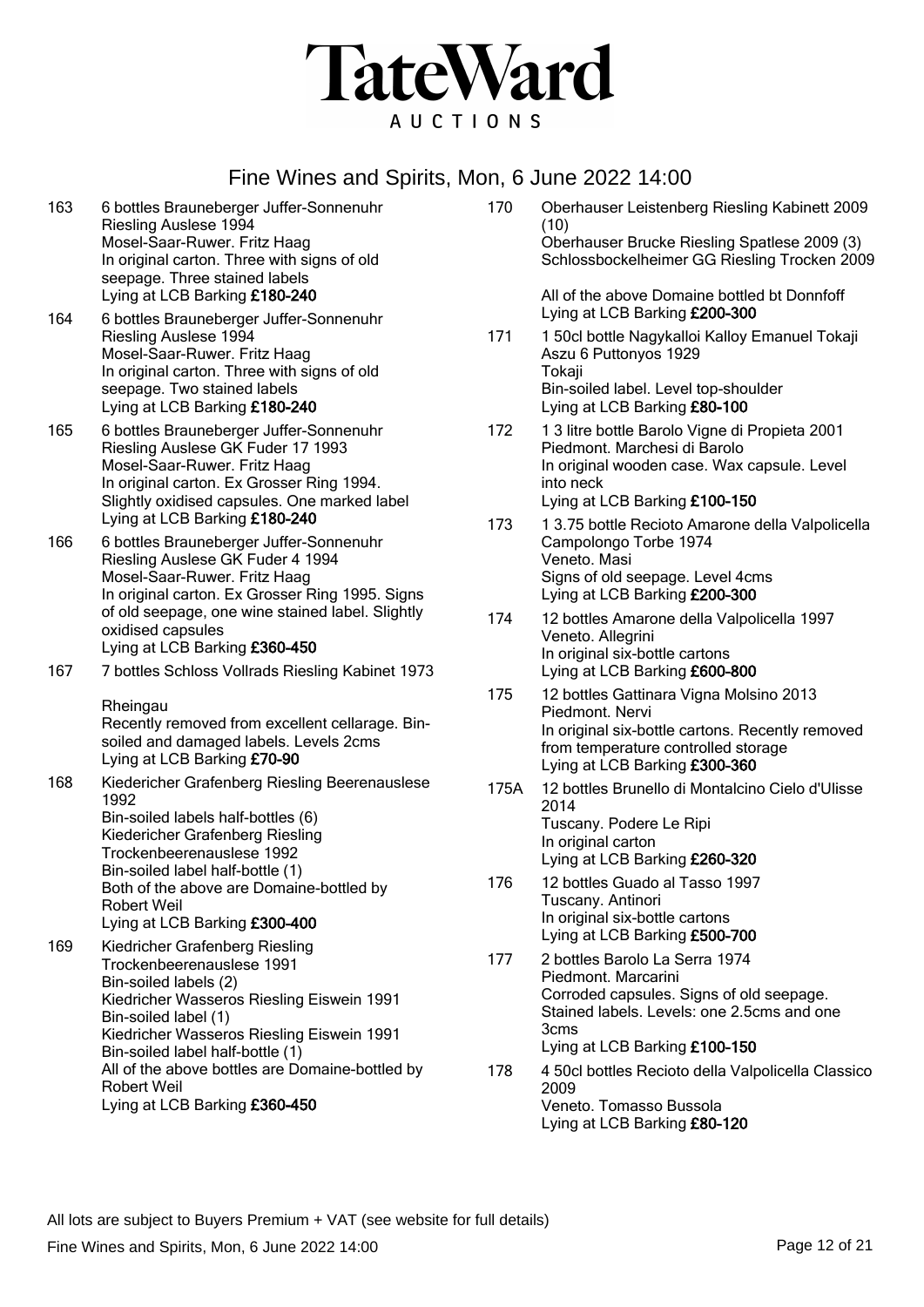

- 179 6 bottles Barbaresco Rocca 1990 Piedmont. Bruno Rocca In original carton. One slightly marked label. Levels base of neck Lying at LCB Barking £300-400
- 180 6 bottles Barolo Cannubi 2013 Piedmont. Luigi Einaudi In original carton. Recently removed from the Wine Society Lying at LCB Barking £150-200
- 181 6 bottles Barolo Ginestra Riserva 2011 Piedmont. Paolo Conterno In original wooden case Lying at LCB Barking £360-450
- 182 6 bottles Barolo Ginestra Riserva 2011 Piedmont. Paolo Conterno In original wooden case Lying at LCB Barking £360-450
- 183 6 bottles Desiderio Merlot 2013 Tuscany. Avignonesi In original wooden case Lying at LCB Barking £150-200
- 184 6 bottles Desiderio Merlot 2014 Tuscany. Avignonesi In original wooden case Lying at LCB Barking £150-200
- 185 6 bottles Desiderio Merlot 2015 Tuscany. Avignonesi In original wooden case Lying at LCB Barking £150-200
- 186 6 bottles Desiderio. Merlot 2013 Tuscany. Avignonesi In original wooden case Lying at LCB Barking £150-200

187 Conti Malacari Conero Riserva Grigiano 2009 (1) Scriani Carpone Corvina Veronese 2012 (1) Schiena Messapico Salice Salentino 2013 (1) Tre Bonne Barbaresco 2013 (1) Cafaggio Chianti Classico Riserva 2013 (1) Corbucci Chianti 2013 (1) Scriani Valpolicella Classico 2014 (1) Bruchicello Salaparuta Nero d'Avola 2014 (1) Villabella Vigna Morlongo Bardolino Classico 2014 (1) Ascarone Puglia Rosso 2015 (1) Natale Verga Governo Rosso Toscano 2015 Damaged label (1) Schiena Impero Primitivo di Manduria 2015 (1) Patri Sicilia Grillo 2015 (1) Codice Citra Ferzo Cococciola Superiore 2015 (2) Trisole Sicilia Frappato 2015 (1) Schiena Tre Compari Salento Primitivo 2015 (1) La Collina dei Ciliegi Valpolicella 2016 (1) Ca d'Or Soave Classico 2016 (1) Niro Terre di Chieti Pecorino 2016 (1) Baglio Le Mole Terre Siciliane Nero d'Avola 2016 (1) Ca d'Or Pinot Grigio delle Venezie 2016 (1) Castelmarco Montepulciano d'Abruzzo NV (1) Anticaia Salento Primitivo NV (1) £130-160 188 Luciano-Magliano Barbaresco Riserva San Antonio 1955 Level upper-shoulder (1) Giordano Barbaresco 1964 Levels 2.5cms (2) G Scanavino Barbaresco 1964 Damaged label. Level top-shoulder (1) Marchesi di Barolo Barbaresco Grande Annatas 1968 Torn label. Level 2cms (1) Fontannafreda Barbaresco 1969 Scuffed label. Level 5cms (1) Bersano Barbaresco 1970 Damaged wax shoulder. Torn label. Level 3cms (1) G Giovanni Barbaresco 1971 Level 2.5cms (1) G Rocca Barbaresco 1971 Damaged capsule. Level 2.5cms (1) G Damilano Barbaresco 1975 Levels: one 2.5cms and one 3.5cms (2) Proddutori di Barbaresco 1979 Level 2cms (1) £600-800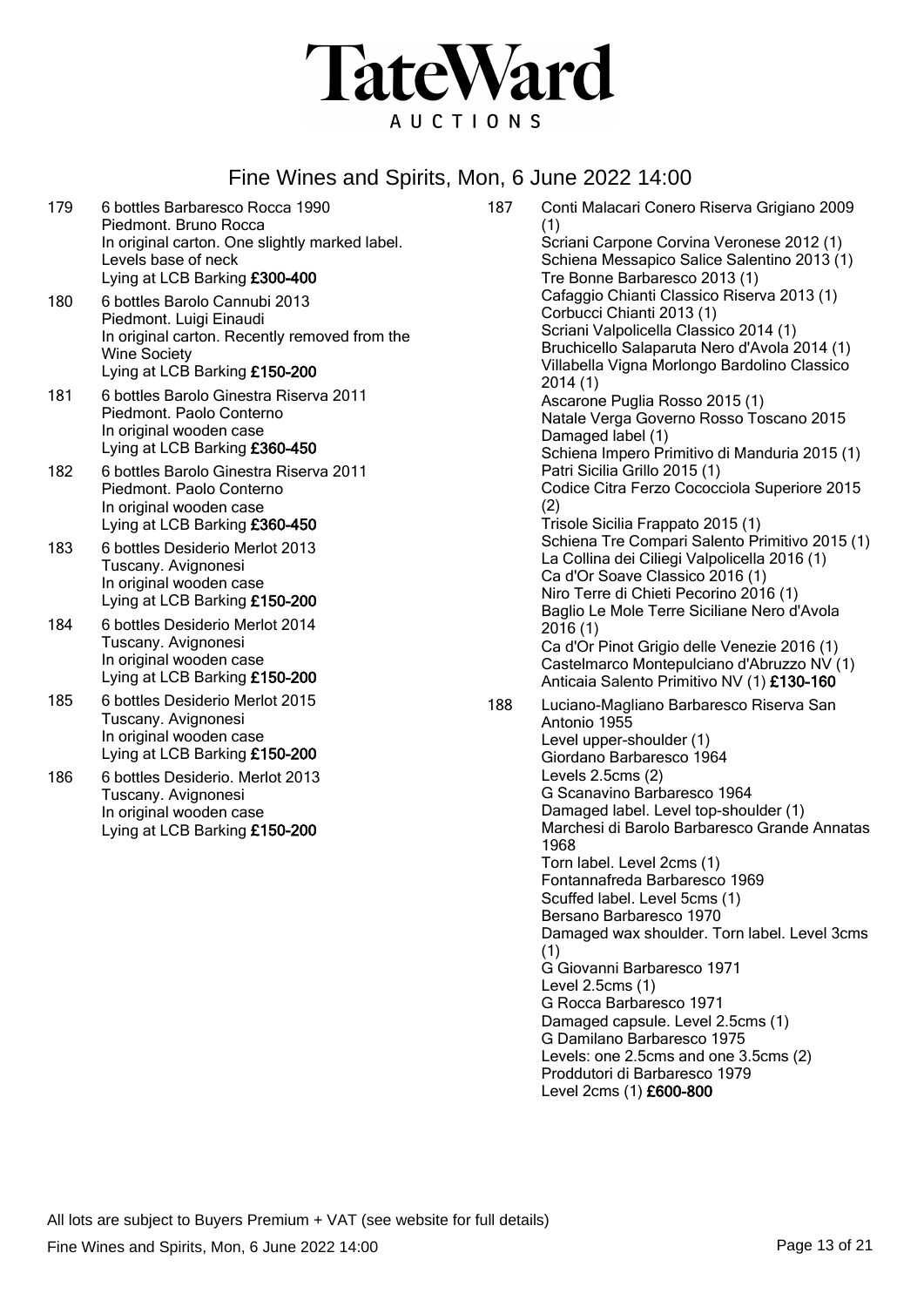

189 Zeni Amarone della Valpolicella 2005 (1) Tenuta Il Corno Colorino del Corno (Colli della Toscana) 2007 (1) Agricola Ficomontanino Lucumone del Fico (Toscana) 2008 (1) Brandini Barolo 2008 (1) S&B Borgogno Barolo Riserva Cannubi (1) Piccini, Villa al Cortile Brunello di Montalcino 2009 (1) Borromeo Chianti Classico Riservas 2010 (1) Il Grigi da San Felice Chianti Classico Gran Selezione 2010 (1) Curva del Vescuvo Chianti Classico 2010 (1) Taler Media Amarone della Valpolicella 2011 (1) Piocaia di San Fabiano (Colli della Toscana Centrale) 2011 (1) Petrolo Inarno Toscana 2012 (1) Lying at LCB Barking £100-150 190 11 bottles Marques de Riscal 1981 Rioja Levels: three base of neck, four top, three just below top and one mid/upper-shoulder Lying at LCB Barking £160-220 191 12 bottles Marques de Riscal 1981 **Rioja** In original carton. Levels: six base of neck, three very top and three just below top-shoulder Lying at LCB Baking £200-300 192 12 bottles Puerta Vieja Crianza 1995 Rioja. Bodegas Riojanas In original carton. Levels: eleven just below topshoulder and one upper-shoulder Lying at LCB Barking £60-80 193 12 bottles Vina Albina Gran Reserva 1987 Rioja. Bodegas Riojanas In original carton. Levels: two base of neck, three very top, four top, one just below top, one upper and one mid/upper-shoulder Lying at LCB Barking £100-150 194 2 double magnums (3 litre) Marques de Riscal Reserva 2010 Rioja In individual original cartons. Wax capsules Lying at LCB Barking £120-160 195 3 bottles Finca Dofi 2015 Priorat. Alvaro Palacios In original wooden case. Recently removed from temperature-controlled storage Lying at LCB Barking £90-120

196 6 bottles Vina Leizaola El Sacramento 2014 Rioja In original wooden case. Recently removed from the Wine Society Lying at LCB Barking £150-200 197 Federico Paternina, Conde de los Andes Rioja Gran Reserva 1959 Bin-soiled and damaged labels. Levels: two base of neck and one mid-shoulder (3) Bodegas Palacio, Glorioso Cosecha Especial Rioja 1966 Lightly bin-soiled labels. Levels: five just below top, one upper and one mid/upper-shoulder (7) Bodgeas Lan, Vina Lanciano Rioja 1970 Bottled in 1975. Bin-soiled labels, one torn. Levels: one 2cms and one 4cms (2) Lying at LCB Barking £260-320 198 7 bottles Mateus Rose NV Believed 1970s Portugal In original wooden case Lying at LCB Barking £50-70 199 Penfolds Bin 128 Coonawarra Shiraz 1998 Levels base of neck (5) Stonecroft Hawkes Bay Syrah 2002 (1) Lying at LCB Barking £90-120 200 12 bottles Hochar Pere et Fils 2003 Lebanon. Chateau Musar In original carton Lying at LCB Barking £100-150 201 1 bottle Beringer Private Reserve Cabernet Sauvignon 1985 Napa Valley Lying at LCB Barking £100-150 202 1 bottle Bulloch's Lade Old Rarity Believed 1960s Torn capsule. Bin-soiled label Lying at LCB Barking £100-150 203 1 bottle Chivas Century of Malts In original carton Lying at LCB Barking £100-150

- 204 1 bottle L O Glenister (Hastings) Very Old Scotch Whisky Believed 1920s/30s Taped capsule. Faded and slightly torn label. Level very low-shouler Lying at LCB Barking £200-300
- 205 1 bottle Speymalt from Macallan Bottled by Gordon & MacPhail. Italian import label Lying at LCB Barking £80-120
- 206 1 half-bottle White Horse Whisky In damaged original packaging. Bottled 23/02/56. Spring capsule. Level 2cms Lying at LCB Barking £300-400

All lots are subject to Buyers Premium + VAT (see website for full details)

Fine Wines and Spirits, Mon, 6 June 2022 14:00 **Page 14 of 21** Page 14 of 21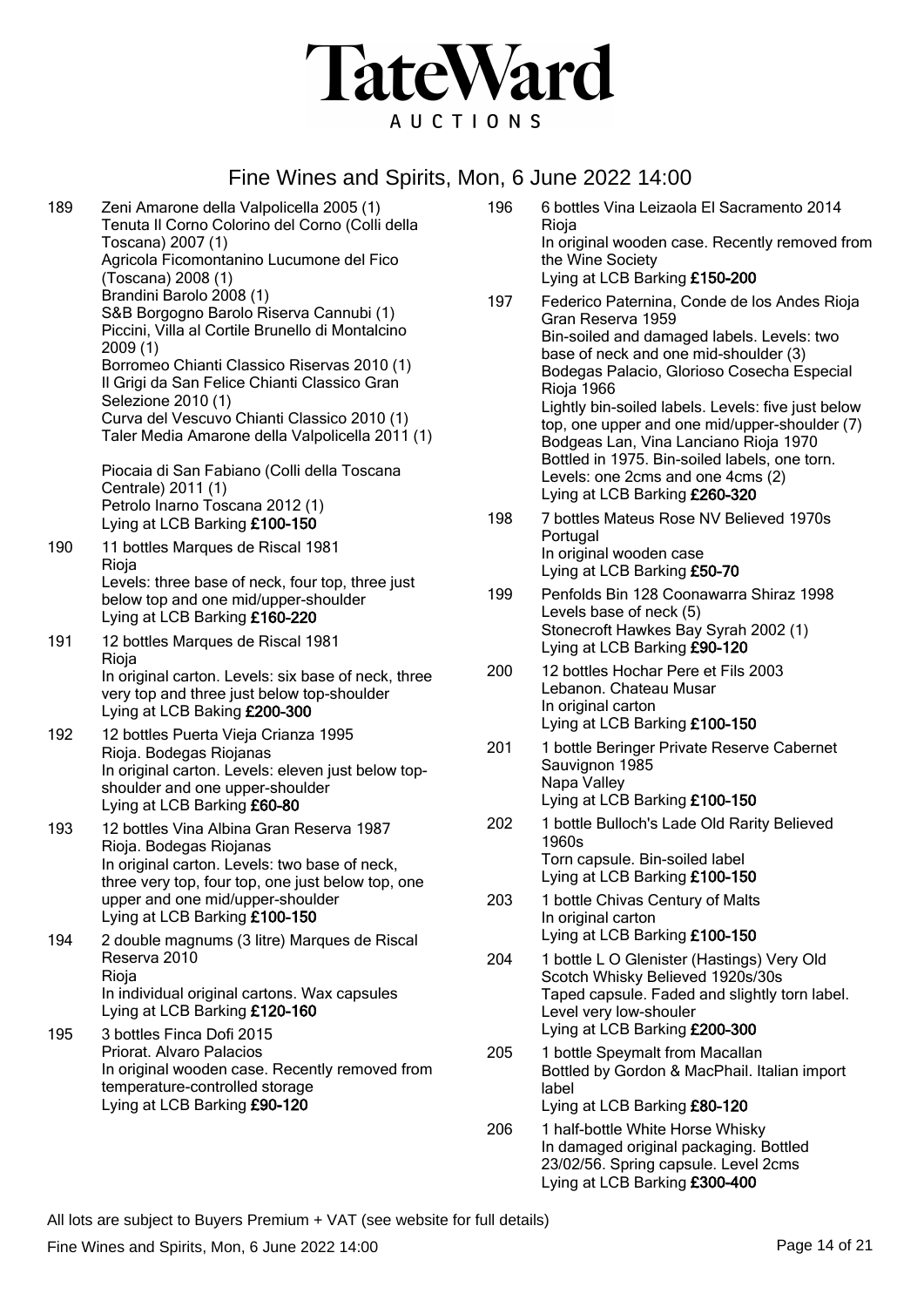

1986

Sons

1986

Sons

shoulder (1)

top-shoulder (1)

Believed 1990s

1939

1949

| 207 | 1 litre Caol Ila 18 Year Old<br>Islay                                                                                                                                                                             | 216 |
|-----|-------------------------------------------------------------------------------------------------------------------------------------------------------------------------------------------------------------------|-----|
|     | Lying at LCB Barking £100-150                                                                                                                                                                                     |     |
| 208 | <b>Ballantines Scotch Whisky Believed 1960s</b><br>Bin-soiled label. Level 4cms litre (1)<br>Wee Drapie Fine Old Highland Scotch Whisky<br>Believed 1960s<br>Bin-soiled and damaged label. Level into neck<br>(1) | 217 |
|     | Lying at LCB Barking £100-150                                                                                                                                                                                     |     |
| 209 | Bell's Original Whisky Believed 1990s<br>Remains of labels (2)<br>Jamesons Irish Whiskey Believed 1990s<br>Damaged label (1)                                                                                      | 218 |
|     | <b>Teachers Highland Cream Believed</b><br>1990s/2000s (2)                                                                                                                                                        |     |
|     | Grants Finest Reserve Believed 1990s (1)<br>Lying at LCB Barking £60-80                                                                                                                                           | 219 |
| 210 | Chivas Regal 18 Year Old Gold Signature<br>In original carton (1)<br>Glenfiddich Malt Whisky Liqueur 50cl (1)<br>Chivas Regal 18 Year Old (1)                                                                     | 220 |
|     | Dunville's Limited Edition 15 Year Old Rum<br>Finish<br>Printed sticker label (1)<br>Lying at LCB Barking £60-80                                                                                                  | 221 |
| 211 | Prestonfield Highlander 18 Year Old<br>Distilled 20/2/70. Italian import label. Levels: one<br>base of neck and one just below top-shoulder<br>75cl (2)                                                           | 222 |
|     | Ainsley Dunn & Co Slaintheva<br>Bottled for Enzo Picciocchi. Italian import label.<br>Level upper-shoulder 75cl<br>Lying at LCB Barking £240-300                                                                  | 223 |
| 212 | The Glenlivet Believed 1960s/70s<br>Italian import labels. Lightly bin-soiled labels.<br>75cl (2)                                                                                                                 | 224 |
|     | Scapa 12 Year Old Believed 1990s<br>Italian import label. Lightly bin-soiled label (1)<br>Glenfarclas 10 Year Old Believed 1990s<br>Italian import label (1)<br>Lying at LCB Barking £80-120                      | 225 |
| 213 | 1 bottle Croizet 'B' Bonaparte 1914<br>Slightly corroded capsule. Lightly bin-soiled<br>label. Level mid/low-shoulder. In original                                                                                | 226 |

In original carton. Slightly marked label. 53% ABV Lying at LCB Barking £800-1,200

6 bottles Hine Grande Champagne Cognac

Landed 1987, bottled 2001 by John Harvey &

6 bottles Hine Grande Champagne Cognac

Landed 1987, bottled 2001 by John Harvey &

In original presentation carton. Level upper-

In original presentation carton. Level just below

1 bottle SICA Armagnacaise Armagnac 1934

2 bottles Janneau XO Grand Armagnac

3 bottles Janneau Grand Armagnac 1970 In individual original cartons. US import labels.

3 bottles Janneau Grand Armagnac 1970 In original individual cartons. US import label.

5 bottles Marques de Puysegur VSOP

1 bottle Comte Louis de Lauriston Calvados

1 bottle Comte Louis de Lauriston Calvados

Courvoisier Napoleon Believed 1970s

Lying at LCB Barking £600-800

Lying at LCB Barking £600-800 Hennessey XO Believed 1970s

Lying at LCB Barking £160-200

Lying at LCB Barking £200-300

In original presentation cartons Lying at LCB Barking £100-150

Aged in oak in 25 years. 75cl Lying at LCB Barking £300-400

Aged in oak for 25 years. 75cl Lying at LCB Barking £300-400

Armagnac Believed 1970s/80s Lying at LCB Barking £150-200

Lying at LCB Barking £150-200

Lying at LCB Barking £120-180 1 bottle Kweichow Moutai

227 11 bottles Pimms No 1 Lying at LCB Barking £50-60

German import label

German import label

All lots are subject to Buyers Premium + VAT (see website for full details)

Fine Wines and Spirits, Mon, 6 June 2022 14:00 **Page 15** of 21

presentation box with two Cognac glasses

In original presentation box. Level upper-

Lying at LCB Barking £150-200 214 1 bottle Croizet Grande Reserve 1928

Lying at LCB Barking £300-400

shoulder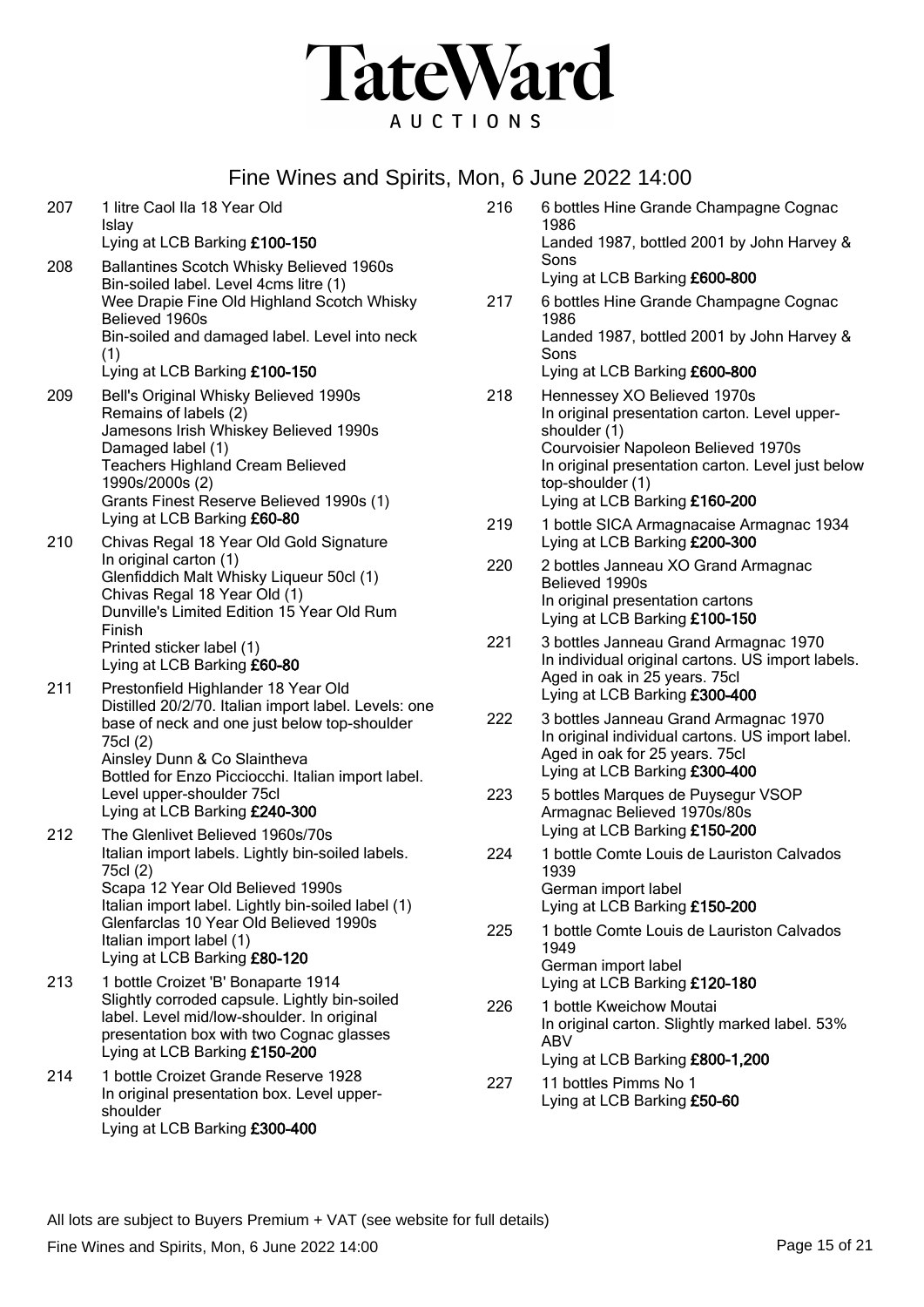

228 Calvados Busnel Vieille Reserve VSOP Believed 1990s (1) Armaganc de Montal VSOP Believed 1980s In original presentation tin 75cl (1) Raymond Ragnaud Grande Chamapagne Selection Cognac Believed 1990s Level 4cms (1) Chabot VSOP Armagnac Believed 1990s Italian import label (1) £150-200

229 Kelt Tour du Monde Very Rare Pure Old Malt Scotch Whisky (1) Kelt Tour du Monde Grande Champagne XO Cognac (1) Both in original cartons Lying at LCB Barking £120-180

- 230 Kill Devil Single Cask Rum Sancti Spiritus Distillery Cuba 17 Year Old In original presentation carton. Distiled 01/99. 362 bottles produced (1) Kill Devil Single Cask Rum Travellers Distillery Belize 10 Year Old In original presentation carton. Distilled 11/05. 377 bottles produced (1) Lying at LCB Barking £120-180
- 231 12 half-bottles Graham 2016 Douro In original wooden case. Recently removed from storage at Vinotheque Lying at LCB Barking This lot is offered in bond and is subject to excise duty and VAT on the hammer price if taken duty-paid £200-300
- 232 Ramos Pinto LBV 1992 Bottled 1996 magnum (1) Ramos Pinto 2011 In individual wooden cases (3) This lot is offered in bond (LCB Barking) and is subject to excise duty and VAT on the hammer price if taken duty paid £100-150
- 233 12 50cl bottles PX Dulce Viejo 2000 Montilla-Moriles. Alvear In original six-bottle cartons This lot is offered in bond (LCB Barking) and is subject to excise duty and VAT on the hammer price if taken duty paid £120-180
- 233A 11 bottles Chateau Ausone 1962 Saint-Emilion 1er cru classe In original wooden case. Worn capsules. Lightly bin-soiled labels, four bin-soiled. Levels: one mid/upper, five mid, two mid/low, one low and two very low-shoulder This lot is offered in bond (LCB Barking) and is subject to excise duty and VAT on the hammer price if taken duty paid £700-900

234 1 bottle Chateau Latour 1976 Pauillac, 1er cru classe Signs of old seepage. Bin-soiled and detached label. Level just below top-shoulder This lot is offered in bond (LCB Barking) and is subject to excise duty and VAT on the hammer price if taken duty paid £150-200

- 235 12 bottles Chateau Beaumont 2017 Haut-Medoc, cru bourgeois In original carton. Recently removed from storage with Averys This lot is offered in bond (LCB Barking) and is subject to excise duty and VAT on the hammer price if taken duty-paid £100-150
- 236 12 bottles Chateau Gazin Rocquencourt 2010 Pessac-Leognan In original carton. Recently removed from storage with Averys This lot is offered in bond (LCB Barking) and is subject to excise duty and VAT on the hammer price if taken duty-paid £200-260
- 237 12 bottles Chateau Gazin Rocquencourt 2010 Pessac-Leognan In original carton. Recently removed from storage with Averys This lot is offered in bond (LCB Barking) and is subject to excise duty and VAT on the hammer price if taken duty-paid £200-260
- 238 12 bottles Chateau Gigault Cuvee Viva 2016 Blaye Cotes de Bordeaux In original carton. Recently removed from storage with Averys This lot is offered in bond (LCB Barking) and is subject to excise duty and VAT on the hammer price if taken duty-paid £60-100
- 239 12 bottles Chateau Laroque 2018 Saint-Emilion grand cru In original wooden case Lying at LCB Barking This lot is offered in bond (LCB Barking) and is subject to excise duty and VAT on the hammer price if taken duty-paid £140-180
- 240 12 bottles Chateau Meyney 2016 Saint-Estephe, cru bourgeois In original wooden case Lying at LCB Barking This lot is offered in bond (LCB Barking) and is subject to excise duty and VAT on the hammer price if taken duty-paid £200-260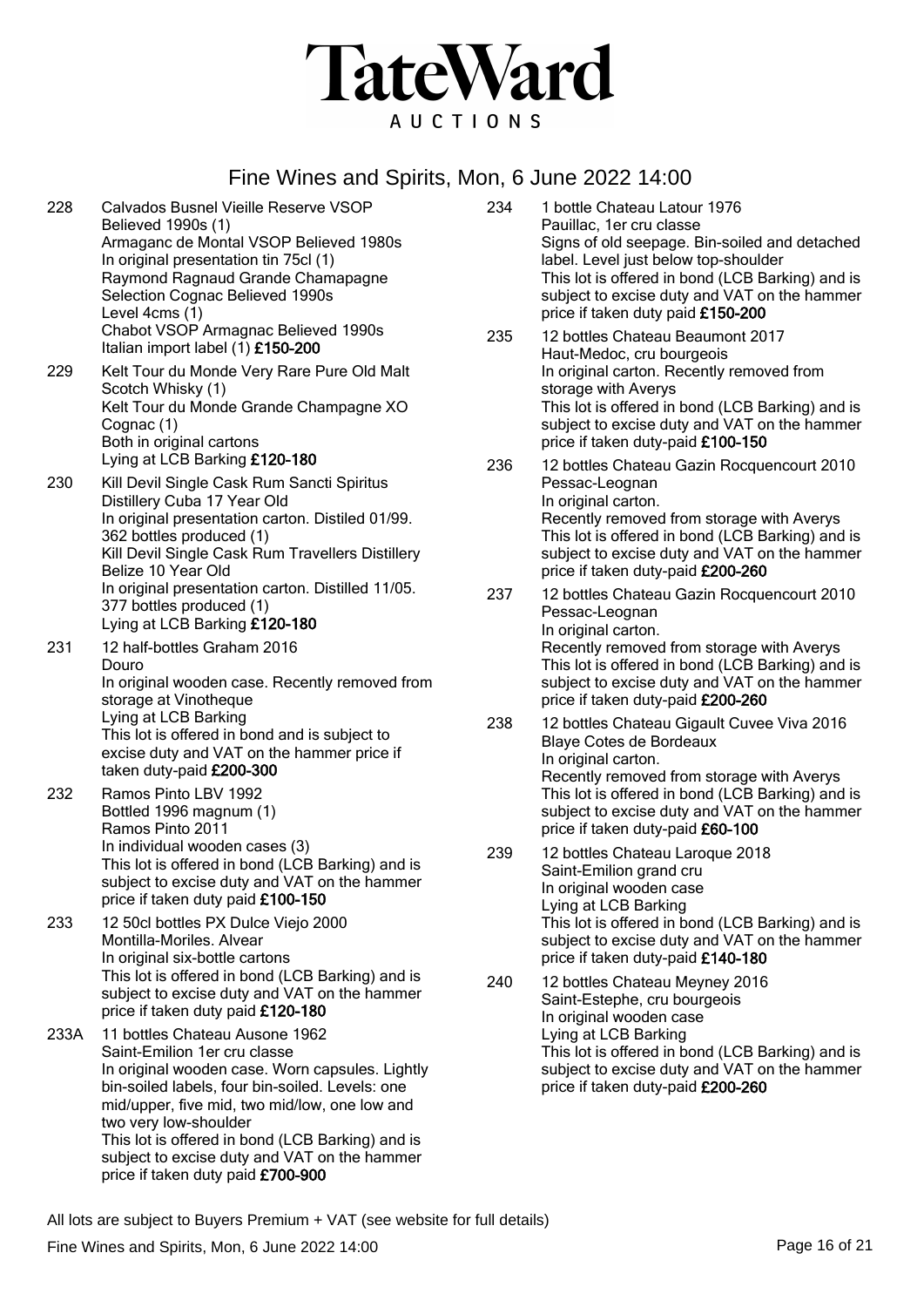

- 241 12 bottles Chateau Sergant 2018 Lalande-de-Pomerol In original carton Lying at LCB Barking This lot is offered in bond (LCB Barking) and is subject to excise duty and VAT on the hammer price if taken duty-paid £80-100 242 12 bottles Ronan by Clinet 2015
	- Bordeaux In original carton Lying at LCB Barking This lot is offered in bond (LCB Barking) and is subject to excise duty and VAT on the hammer price if taken duty-paid £60-80
- 243 6 bottles Marquis de Calon-Segur 2018 Saint-Estephe In original wooden case Lying at LCB Barking This lot is offered in bond (LCB Barking) and is subject to excise duty and VAT on the hammer price if taken duty-paid £70-90
- 244 Chateau Montlandrie (Cotes de Bordeaux Castillon) 2018 (6) Chateau Les Cruzelles (Lalande-de-Pomerol) 2018 (6) In original cartons Lying at LCB Barking This lot is offered in bond (LCB Barking) and is subject to excise duty and VAT on the hammer price if taken duty-paid £110-140
- 245 12 bottles Chateau Les Charmes-Godard Blanc 2018 Bordeaux Cotes de Francs In original carton Lying at LCB Barking This lot is offered in bond (LCB Barking) and is subject to excise duty and VAT on the hammer
- price if taken duty-paid £70-90 246 5 bottles Vin Blanc de Chateau Lafite 1960 Bordeaux Blanc One missing top of capsule. Two signs of old seepage. Lightly bin-soiled and marked labels, two vintages marked in pen. Levels: two top, one just below top, one mid-upper and one midshoulder This lot is offered in bond (LCB Barking) and is subject to excise duty and VAT on the hammer price if taken duty paid £500-700 247 12 bottles Chateau de Rayne-Vigneau 2009
- Sauternes, 1er cru classe In original wooden case. Recently removed from storage with Averys This lot is offered in bond (LCB Barking) and is subject to excise duty and VAT on the hammer price if taken duty-paid £200-260
- 248 12 bottles Bourgogne Pinot Noir 2013 Bourgogne. Domaine Fourrier In original six-bottle cartons This lot is offered in bond (LCB Barking) and is subject to excise duty and VAT on the hammer price if taken duty paid £180-240
- 249 12 bottles Bourgogne Pinot Noir 2013 Bourgogne. Domaine Fourrier In original six-bottle cartons This lot is offered in bond (LCB Barking) and is subject to excise duty and VAT on the hammer price if taken duty paid £180-240
- 250 12 bottles Bourgogne Pinot Noir 2013 Bourgogne. Domaine Fourrier In original six-bottle cartons This lot is offered in bond (LCB Barking) and is subject to excise duty and VAT on the hammer price if taken duty paid £180-240
- 251 12 bottles Bourgogne Pinot Noir 2013 Bourgogne. Domaine Fourrier In original six-bottle cartons This lot is offered in bond (LCB Barking) and is subject to excise duty and VAT on the hammer price if taken duty paid £180-240
- 252 12 bottles Bourgogne Pinot Noir 2013 Bourgogne. Domaine Fourrier In original six-bottle cartons This lot is offered in bond (LCB Barking) and is subject to excise duty and VAT on the hammer price if taken duty paid £180-240
- 253 12 bottles Volnay 2011 Cote de Beaune. Chateau de Pommard In original carton. Stored at Chateau de Pommard on behalf of the owner until August 2021 This lot is offered in bond (LCB Barking) and is

subject to excise duty and VAT on the hammer price if taken duty paid £130-160

254 6 bottles Pommard Clos Marey Monge 2009 Cote de Beaune. Chateau de Pommard In original carton. Stored at Chateau de Pommard on behalf of the owner until August 2021

This lot is offered in bond (LCB Barking) and is subject to excise duty and VAT on the hammer price if taken duty paid £180-240

255 6 bottles Pommard Clos Marey Monge 2009 Cote de Beaune. Chateau de Pommard In original carton. Stored at Chateau de Pommard on behalf of the owner until August 2021

This lot is offered in bond (LCB Barking) and is subject to excise duty and VAT on the hammer price if taken duty paid £180-240

All lots are subject to Buyers Premium + VAT (see website for full details)

Fine Wines and Spirits, Mon, 6 June 2022 14:00 **Page 17** of 21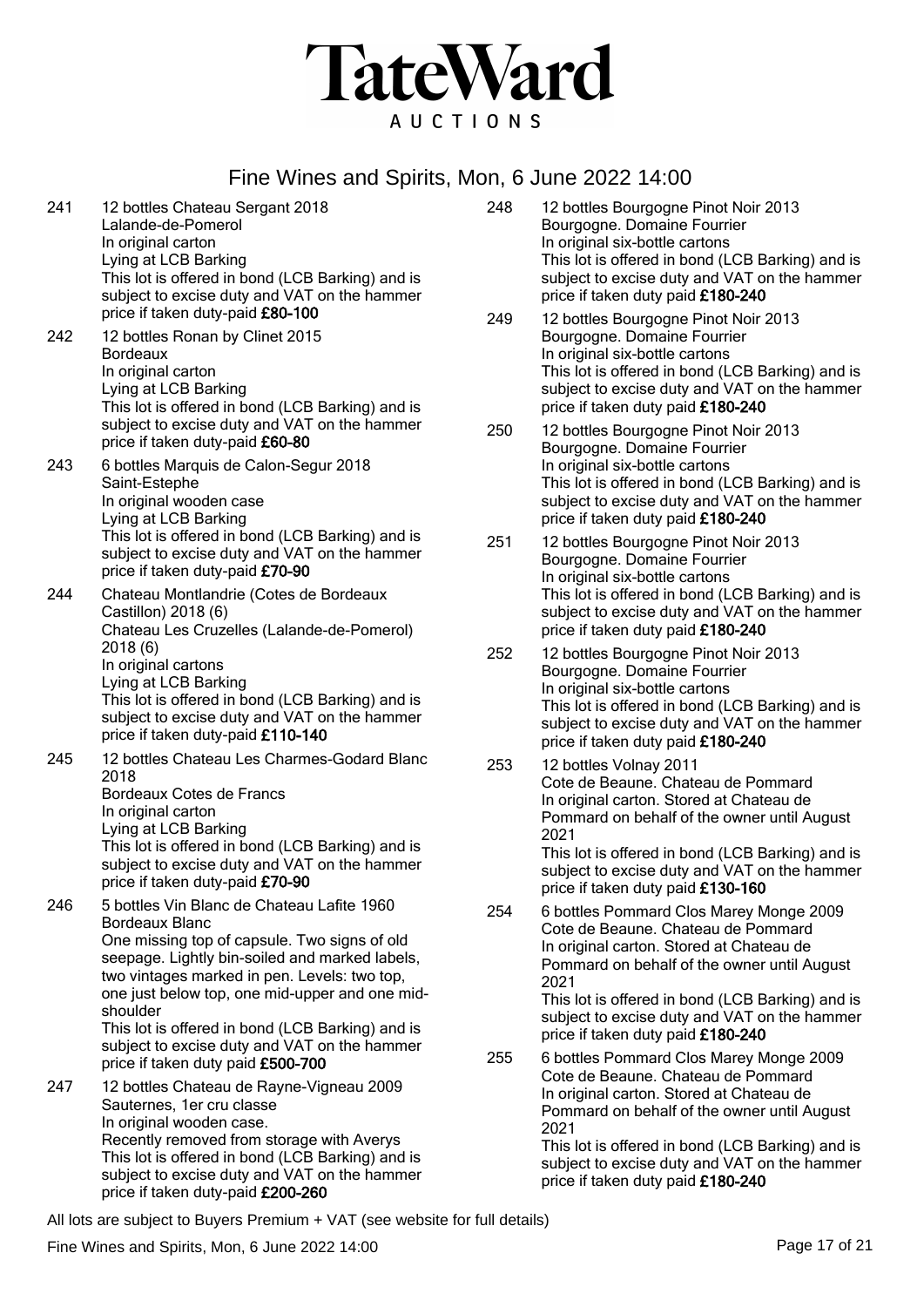

- 256 11 bottles Chassagne-Montrachet 1er Cru Le Cailleret 1998 Cote de Beaune. Vincent Girardin This lot is offered in bond (LCB Barking) and is subject to excise duty and VAT on the hammer price if taken duty paid £120-180
- 257 12 bottles Bourgogne Chardonnay 2018 Bourgogne. Domaine Paul Pillot In original carton Lying at LCB Barking This lot is offered in bond (LCB Barking) and is subject to excise duty and VAT on the hammer price if taken duty-paid £130-160
- 258 2 bottles Meursault Les Vireuils 2008 Cote de Beaune. Domaine Roulot This lot is offered in bond (LCB Barking) and is subject to excise duty and VAT on the hammer price if taken duty paid £400-600
- 259 6 bottles Ladoix 1er Cru Les Grechons 2011 Cote de Beaune. Chateau de Pommard In original carton. Stored at Chateau de Pommard on behalf of the owner until August 2021 This lot is offered in bond (LCB Barking) and is subject to excise duty and VAT on the hammer

price if taken duty paid £110-150 260 1 bottle Hermitage 1998 Rhone. Domaine J L Chave Nicked label This lot is offered in bond (LCB Barking) and is subject to excise duty and VAT on the hammer price if taken duty paid £300-400

- 261 12 bottles Chateauneuf-du-Pape 2010 Rhone. Domaine du Vieux Telegraphe In original wooden case This lot is offered in bond (LCB Barking) and is subject to excise duty and VAT on the hammer price if taken duty paid £360-450
- 262 24 bottles Cotes du Rhone La Dame Rousse 2018 Rhone. Domaine de la Mordoree In original cartons Lying at LCB Barking This lot is offered in bond (LCB Barking) and is subject to excise duty and VAT on the hammer price if taken duty-paid £180-220
- 263 3 bottles Chateauneuf-du-Pape Clos des Papes 2010 Rhone. Paul Avril Recently removed from storage at Vinotheque This lot is offered in bond (LCB Barking) and is subject to excise duty and VAT on the hammer price if taken duty-paid £220-280
- 264 6 bottles Chateau de Beaucastel Chateauneufdu-Pape 2019 Rhone. Perrin In original wooden case Lying at LCB Barking This lot is offered in bond (LCB Barking) and is subject to excise duty and VAT on the hammer price if taken duty-paid £150-200 265 6 bottles Chateau de Beaucastel Chateauneufdu-Pape Blanc 2019 Rhone. Perrin In original wooden case Lying at LCB Barking This lot is offered in bond (LCB Barking) and is subject to excise duty and VAT on the hammer price if taken duty-paid £220-280 266 6 bottles Lirac Blanc Cuvee la Reine des Bois
- 2019 Rhone. Domaine de la Mordoree In original carton Lying at LCB Barking This lot is offered in bond (LCB Barking) and is subject to excise duty and VAT on the hammer price if taken duty-paid £60-80
- 267 Cotes du Rhone La Reserve 2018 (6) Cotes du Rhone Blanc La Reserve 2018 (6) Both of the above are Domaine-bottled by Le Clos du Caillou. In orignal cartons Lying at LCB Barking This lot is offered in bond (LCB Barking) and is subject to excise duty and VAT on the hammer price if taken duty-paid £140-180
- 268 12 bottles Brauneberger Juffer Riesling Kabinett 2020 Mosel-Saar-Ruwer. Gunther Steinmetz In original cartons Lying at LCB Barking This lot is offered in bond (LCB Barking) and is subject to excise duty and VAT on the hammer price if taken duty-paid £90-110
- 269 12 bottles Dhroner Gross Hendleberg Monopollage Riesling 2020 Mosel-Saar-Ruwer. Gunter Steinmetz Lying at LCB Barking This lot is offered in bond (LCB Barking) and is subject to excise duty and VAT on the hammer price if taken duty-paid £150-200
- 270 12 bottles Kestener Paulinsberg Pinot Noir 2018

Mosel-Saar-Ruwer. Gunther Steinmetz In original six-bottle cartons Lying at LCB Barking This lot is offered in bond (LCB Barking) and is subject to excise duty and VAT on the hammer price if taken duty-paid £130-160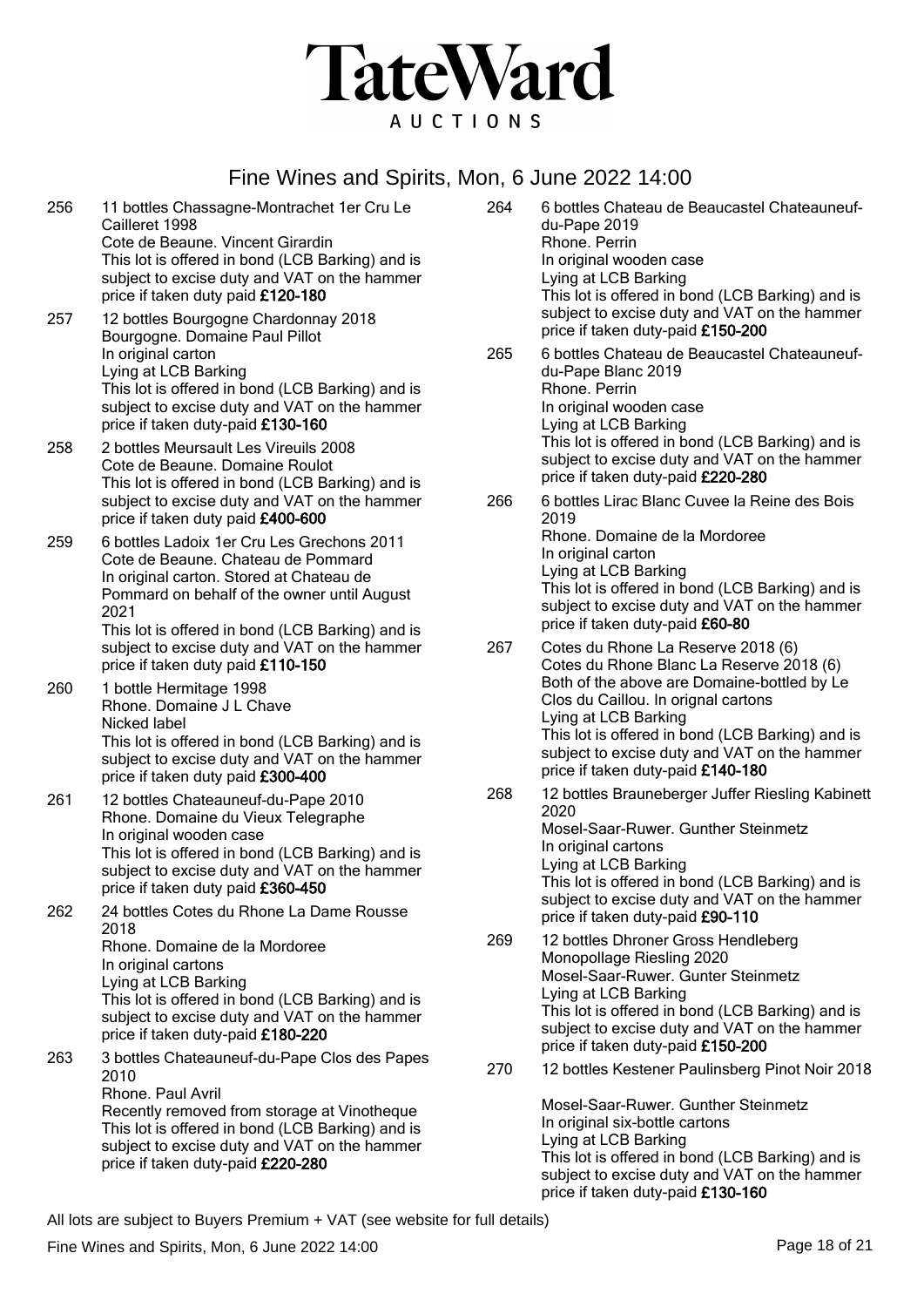

271 12 bottles Piesporter Goldtropfchen Riesling Spatlese 2019 Mosel-Saar-Ruwer. Gunther Steinmetz In original cartons Lying at LCB Barking This lot is offered in bond (LCB Barking) and is subject to excise duty and VAT on the hammer price if taken duty-paid £110-150 272 12 bottles Wintricher Geierslay Riesling Auslese 2019 Mosel-Saar-Ruwer. Gunther Steinmetz In original cartons Lying at LCB Barking This lot is offered in bond (LCB Barking) and is subject to excise duty and VAT on the hammer price if taken duty-paid £180-240 273 12 bottles Wintricher Ohligsberg 'GW' Riesling 2019 Mosel-Saar-Ruwer. Gunther Steinmetz In original cartons Lying at LCB Barking This lot is offered in bond (LCB Barking) and is subject to excise duty and VAT on the hammer price if taken duty-paid £160-220 274 6 bottles Ruppertsberger Gaisbohl GG Riesling 2019 Rheinpfalz. Dr Burklin-Wolff In original wooden case Lying at LCB Barking This lot is offered in bond (LCB Barking) and is subject to excise duty and VAT on the hammer price if taken duty-paid £100-150 275 6 bottles Ruppertsberger Reiterpfad GG Riesling 2019 Rheinpfalz. Dr Burklin-Wolff In original wooden case Lying at LCB Barking This lot is offered in bond (LCB Barking) and is subject to excise duty and VAT on the hammer price if taken duty-paid £220-280 276 6 bottles Westhofener Morstein Riesling Auslese 2005 Rheinhessen. Weingut Keller This lot is offered in bond (LCB Barking) and is subject to excise duty and VAT on the hammer price if taken duty-paid £600-800 277 6 half-bottles Oberhauser Brucke Riesling

Eiswein 2009 Nahe. Weingut Donnhoff This lot is offered in bond (LCB Barking) and is subject to excise duty and VAT on the hammer price if taken duty-paid £650-850

- 278 Dr Burklin-Wolf Wachenheimer Riesling Trocken 2019 (6) G Steinmetz Braunberger Riesling 2020 (12) In original six-bottle cartons This lot is offered in bond (LCB Barking) and is subject to excise duty and VAT on the hammer price if taken duty-paid £90-120
- 279 12 bottles Barbaresco 2016 Piedmont. Produttori dei Barbaresco In original cartons Lying at LCB Barking This lot is offered in bond (LCB Barking) and is subject to excise duty and VAT on the hammer price if taken duty-paid £180-240
- 280 12 bottles Barolo Castiglione 2016 Piedmont. Vietti In original carton Lying at LCB Barking This lot is offered in bond (LCB Barking) and is subject to excise duty and VAT on the hammer price if taken duty-paid £260-320
- 282 12 bottles Chianti Classico 2016 Tuscany. Fontodi In original carton Lying at LCB Barking This lot is offered in bond (LCB Barking) and is subject to excise duty and VAT on the hammer price if taken duty-paid £130-160
- 283 12 bottles Chianti Classico 2018 Tuscany. Castello dei Rampolla In original carton Lying at LCB Barking This lot is offered in bond (LCB Barking) and is subject to excise duty and VAT on the hammer price if taken duty-paid £140-180
- 284 12 bottles Le Volte dell'Ornellaia 2017 Tuscany. L Antinori In original carton Lying at LCB Barking This lot is offered in bond (LCB Barking) and is subject to excise duty and VAT on the hammer price if taken duty-paid £120-160
- 285 12 bottles Sammarco 2015 Tuscany. Castello dei Rampolla In original carton Lying at LCB Barking This lot is offered in bond (LCB Barking) and is subject to excise duty and VAT on the hammer price if taken duty-paid £300-400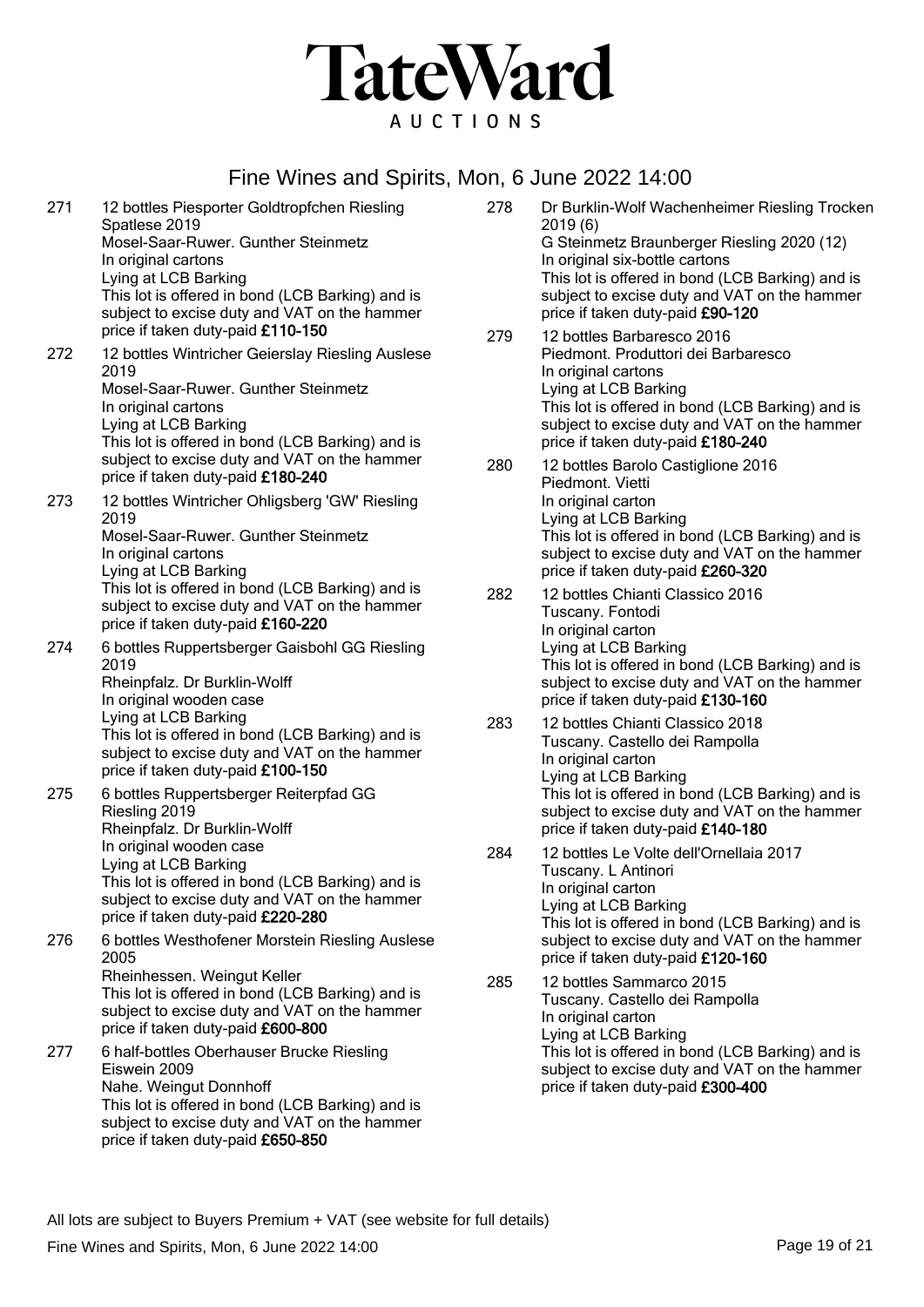

- 286 12 bottles San Leonardo Vignetti delle Dolomiti 2015 Trentino-Alto Adige. Tenuta San Leonardo In original wooden case Lying at LCB Barking This lot is offered in bond (LCB Barking) and is subject to excise duty and VAT on the hammer price if taken duty-paid £340-400 287 6 bottles Avvoltore 2015 Tuscany. Morisfarms In original wooden case. Lying at LCB Barking This lot is offered in bond (LCB Barking) and is subject to excise duty and VAT on the hammer price if taken duty-paid £100-150 288 6 bottles Barolo Aculei 2016 Piedmont. La Bioca In orginal carton Lying at LCB Barking This lot is offered in bond (LCB Barking) and is subject to excise duty and VAT on the hammer price if taken duty-paid £100-150 289 6 bottles Barolo Villa Monsignore 2015 Piedmont. Luca Bosio In original carton. US import labels Lying at LCB Barking This lot is offered in bond (LCB Barking) and is subject to excise duty and VAT on the hammer price if taken duty-paid £100-150 290 6 bottles Brunello di Montalcino 2015 Tuscany. Tenuta Il Poggione In original carton Lying at LCB Barking This lot is offered in bond (LCB Barking) and is subject to excise duty and VAT on the hammer price if taken duty-paid £110-140 291 6 bottles Brunello di Montalcino 2016 Tuscany. Il Poggione In original carton Lying at LCB Barking This lot is offered in bond (LCB Barking) and is subject to excise duty and VAT on the hammer price if taken duty-paid £90-110 292 6 bottles Brunello di Montalcino PS Pelagrilli 2015 Tuscany. Siro Pacenti In original carton Lying at LCB Barking This lot is offered in bond (LCB Barking) and is subject to excise duty and VAT on the hammer price if taken duty-paid £150-200
- 293 6 bottles Guildalberto 2018 Tuscany. Tenuta San Guido In original carton Lying at LCB Barking This lot is offered in bond (LCB Barking) and is subject to excise duty and VAT on the hammer price if taken duty-paid £70-90
- 294 6 bottles Mazzei Concerto 2019 Tuscany. Castello di Fonterutoli In original wooden case Lying at LCB Barking This lot is offered in bond (LCB Barking) and is subject to excise duty and VAT on the hammer price if taken duty-paid £130-160
- 295 6 bottles Oreno 2019 Tuscany. Tenuta Sette Ponti In original wooden case Lying at LCB Barking This lot is offered in bond (LCB Barking) and is subject to excise duty and VAT on the hammer price if taken duty-paid £160-220
- 296 6 bottles Sammarco 2017 Tuscany. Castello dei Rampolla In original carton Lying at LCB Barking This lot is offered in bond (LCB Barking) and is subject to excise duty and VAT on the hammer price if taken duty-paid £140-180
- 297 6 bottles San Leonardo Vigneti delle Dolomiti 2016 Trentino-Alto Adige. Tenuta San Leonardo In original wooden case Lying at LCB Barking This lot is offered in bond (LCB Barking) and is subject to excise duty and VAT on the hammer price if taken duty-paid £160-220
- 298 6 bottles Tenuta di Biserno Lodovico 2008 Tuscany. Antinori In original wooden case This lot is offered in bond (LCB Barking) and is subject to excise duty and VAT on the hammer price if taken duty paid £500-600
- 299 12 bottles Flor de Pingus 2016 Ribera del Duero In original carton Lying at LCB Barking This lot is offered in bond (LCB Barking) and is subject to excise duty and VAT on the hammer price if taken duty-paid £480-550